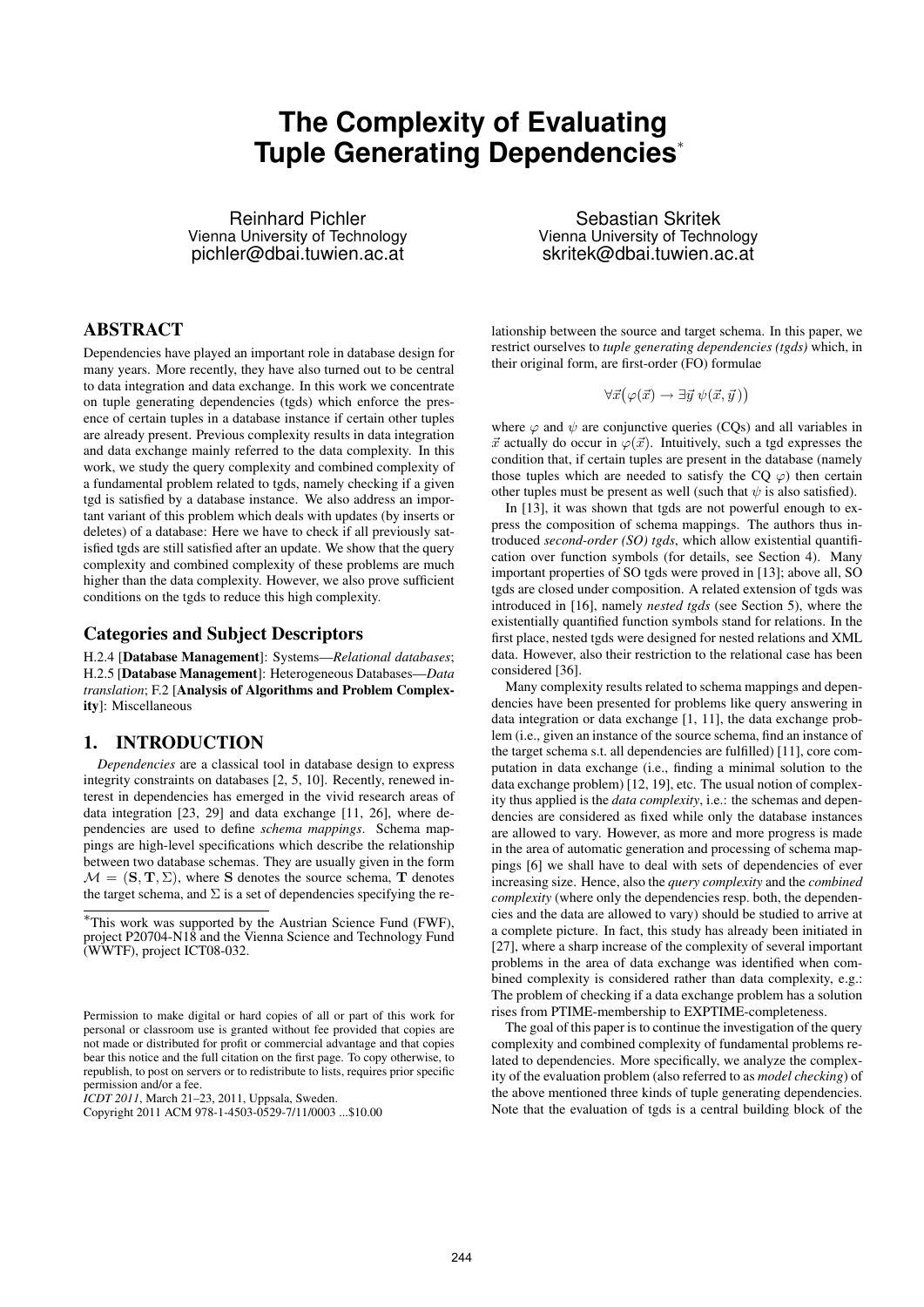*chase procedure* for computing a solution to a data exchange problem [11]. Actually, as long as we only have to deal with source-totarget tgds (s-t tgds), the chase procedure could also be carried out without ever checking if the tgds are satisfied. Instead, we could compute all solutions over the source instance for the antecedent  $\varphi(\vec{x})$  of every s-t tgd (i.e., we compute substitutions  $\lambda$  on the variables  $\vec{x}$ , s.t. all atoms of  $\varphi(\vec{x}\lambda)$  are in the source instance) and introduce atoms corresponding to the conclusion of the tgd in the target instance (i.e., we introduce the atoms of  $\psi(\vec{x}\lambda, \vec{x}\mu)$ , where  $\mu$  sends the variables in  $\vec{y}$  to fresh labelled nulls). Clearly, this form of s-t chase (referred to as "oblivious" chase in [24]) may possibly introduce more atoms in the target instance than needed to satisfy all s-t tgds. But in some cases, this is even desired to arrive at an intuitive definition of the semantics of query answering for queries that are more complex than just CQs, see e.g., [3, 4, 30]. In contrast, if there is no strict separation of the relation symbols occurring in the antecedents and conclusions of the tgds (like in case of target tgds or tgds in peer data management systems [22]), then the model checking of tgds may be vital to ensure termination of the chase. This is illustrated by the following example (which is taken from [11]).

EXAMPLE 1.1. Consider a schema with predicates  $Depth(d, m)$ and  $Emp(e, d)$ , where  $Depth$  contains information on departments  $d$  and managers  $m$ ;  $Emp(e, d)$  contains information on employees  $e$  and departments  $d$ . Consider the following tgds:

 $\tau_1$ :  $Depth(d,m)\rightarrow Emp(m,d)$ 

 $\tau_2$ :  $Emp(e, d)) \rightarrow \exists mDepth(d, m).$ 

Let  $J = \{Emp(bob, sales)\}\$ be an instance with a single atom. Then the chase (with tgd model checking after each step) yields an instance of the form  $J^* = \{Emp(bob, sales), Dept(sales, v),\}$  $Emp(v, sales)$ , where v is a labelled null (which stands for the unknown manager of the sales-department).

In contrast, without tgd model checking, the chase would not terminate. Indeed, the last atom  $Emp(v, sales)$  introduced in  $J^*$ helps to satisfy the antecedent of  $\tau_2$ . Without model checking, we would thus introduce a new atom  $Depth(sales, v')$ , which in turn helps to satisfy the antecedent of  $\tau_1$ . We would thus introduce an atom  $Emp(v', sales)$  which again causes tgd  $\tau_2$  to fire, etc.  $\Box$ 

Similarly, in update exchange, it is crucial to check if some tgd is violated every time a database instance has been modified [20, 28]. Of course, if the relation symbols in the antecedents and conclusions of the tgds are strictly separated and if we only allow inserts, then we could proceed by an oblivious chase as discussed above for the s-t chase. However, if we have no such separation of the relation symbols or if we also allow deletes, then tgd model checking is absolutely indispensable as the following example illustrates:

EXAMPLE 1.2. Suppose that  $Emp(e, d)$  from Example 1.1 is in the source schema and  $Depth(d, m)$  is in the target schema and consider only one tgd, namely  $\tau_2$  (which is now an s-t tgd). Suppose that we have a source instance  $I = \{Emp(bob, sales)\}$  and target instance  $J = \{Depth(sales, v), Dept(hr,alice)\}.$ 

If a delete request is issued against  $J$ , it is important to check if this leads to the violation of an s-t tgd. Clearly, if the second tuple in  $J$  is deleted, no tgd is violated and no action is required. In contrast, if the first tuple is deleted, then  $\tau_2$  is violated.

In Example 1.2, after deletion of the first tuple in  $J$ , it would be counter-intuitive to cure the database by chasing I with  $\tau_2$ , since this would simply restore the deleted tuple. Instead, [28] proposes a "backward chase" that deletes appropriate tuples from the source instance. This backward chase procedure relies on two main ingredients: user intervention (there may exist several tuples whose deletion would cure the violation of a tgd) and tgd model checking (every deletion of a tuple may itself cause the violation of a tgd).

For our analysis of the complexity of the evaluation problem of tgds it is therefore important to study also a variant of this problem which deals with updates (by inserts or deletes) of a database: Here we have to check if all previously satisfied tgds are still satisfied after an update. We shall show that the query complexity or combined complexity of tgd model checking is dramatically higher than the data complexity: It rises from PTIME-membership to  $\Pi_2P$ -completeness (for FO tgds) and from NP-completeness to NEXPTIME-completeness (for SO tgds and nested tgds). For the update variants we show that the additional knowledge of how the current database was obtained via inserts/deletes from a previous database satisfying all tgds does not help to decrease the complexity of tgd model checking. However, for all kinds of tgds studied here, we prove sufficient criteria to reduce the high complexities.

#### Organization of the paper and summary of results.

• *FO tgds.* Since FO tgds are a special case of FO formulae, the data complexity of model checking is clearly in PTIME. In Section 3, we show that this problem becomes  $\Pi_2P$ -complete for query complexity and combined complexity. To search for computationally less expensive fragments, we apply the notion of treewidth to this problem. We show that the complexity can thus be pushed down to coNP-completeness. For the query complexity, we even get tractability via an appropriate criterion based on the treewidth.

• *SO tgds*. The data complexity of evaluating SO tgds has been shown to be NP-complete [13]. In Section 4, we show that the complexity rises to NEXPTIME-completeness when query complexity or combined complexity is considered. A reduction of this high complexity is obtained via an easy to check criterion based on some ordering of the universally quantified first-order variables. The benefit of this criterion is twofold. On the one hand, it yields a decrease of the complexity from NEXPTIME- to PSPACE-completeness. On the other hand, we present a reduction of SO tgds to FO formulae if this criterion is fulfilled. Hence, conditions for further decreasing the complexity can be obtained from the research on tractable fragments of FO formulae, see e.g. [14, 18].

• *Nested tgds.* Similarly to SO tgds, the data complexity of evaluating nested tgds [16] is NP-complete. Likewise, we prove in Section 5 the NEXPTIME-completeness for the query and combined complexity. Again, this high complexity is reduced to PSPACEcompleteness via a criterion based on an ordering of the universally quantified first-order variables. The resulting fragment includes the nested tgds over purely relational schemas as studied in [36]. We thus prove the PSPACE-completeness also for this variant of tgds.

• *Update variants*. In Sections  $3 - 5$ , the complexity analysis of the three kinds of tgds is extended to the update variants of the tgd evaluation problem. We shall show that in all cases the complexity of the update variant is as high as for the basic model checking problem even if the update consists in the insertion or deletion of a single tuple.

• *Technical tools.* The design of fixed-parameter algorithms has received vivid research interest in recent years [32]. A well-studied parameter in this area is the treewidth. In order to establish fragments of FO tgd model checking with lower complexity, we develop a new dynamic programming algorithm for counting the solutions of conjunctive queries with bounded treewidth (see Section 3). New techniques are required to overcome obstacles that were not present in a related problem [35]. For the complexity analysis of SO tgds in Section 4, we extend the generic PSPACEcomplete problem of QBFs (quantified Boolean formulae) to SO-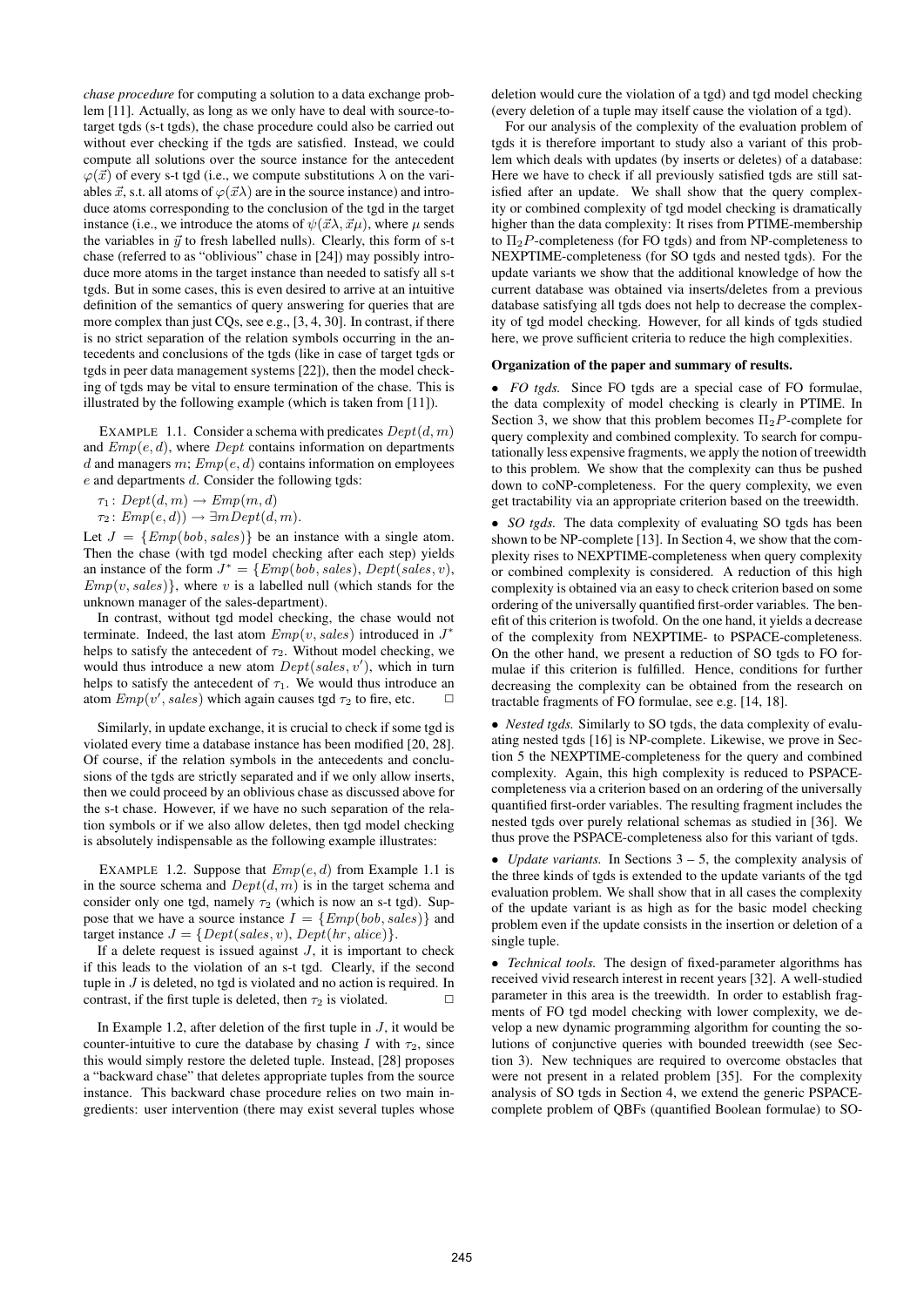QBFs (Second-Order QBFs) and show the NEXPTIME-completeness of this new class of Boolean formulae. They may now serve as a useful tool for further NEXPTIME-completeness proofs as the application to SO tgd model checking clearly illustrates.

Due to lack of space, most proofs in this paper are only sketched or even omitted. Detailed proofs of all results will be provided in the full paper.

#### 2. PRELIMINARIES

In this section, we recall some basic notions and formally define the decision problems studied in this paper.

**Schemas and instances.** A *relation schema*  $R_i(A_1, \ldots, A_{k_i})$  consists of a relation symbol  $R_i$  of a fixed arity  $k_i$  and with an assigned sequence of  $k_i$  attributes  $(A_1, \ldots, A_{k_i})$ . By slight abuse of notation, we often identify the relation schema with the relation symbol (in particular, if the attributes are clear from the context or do not matter). A *database schema* (or simply a *schema*)  $\mathbf{R} = \{R_1, \ldots, R_n\}$  is given by a finite set of relation schemas. An *instance* over a database schema R consists of a relation for each relation schema in R. We only consider finite instances here.

Tuples of the relations may contain two types of *terms*: *constants* and *variables*. The latter are also called *marked nulls* or *labelled nulls*. Two labelled nulls are equal iff they have the same label. For every instance J, we write  $dom(J)$ ,  $Var(J)$ , and  $Const(J)$ to denote the set of terms, variables, and constants, respectively, of J. Clearly,  $dom(J) = Var(J) \cup Const(J)$  and  $Var(J) \cap$  $Const(J) = \emptyset$ . If we have no particular instance J in mind, we write *Const* to denote the set of all possible constants. We write  $\vec{x}$ for a tuple  $(x_1, x_2, \ldots, x_n)$ . However, by slight abuse of notation, we also refer to the set  $\{x_1, \ldots, x_n\}$  as  $\vec{x}$ . Hence, we may use expressions like  $x_i \in \vec{x}$  or  $\vec{x} \subseteq X$ , etc.

Let  $S = \{S_1, \ldots, S_n\}$  and  $T = \{T_1, \ldots, T_m\}$  be schemas with no relation symbols in common. We call S the *source schema* and **T** the *target schema*. We write  $\langle S, T \rangle$  to denote the schema  $\{S_1, \ldots, S_n, T_1, \ldots, T_m\}$ . Instances over **S** (resp. **T**) are called *source* (resp. *target*) *instances*. If I is a source instance and J a target instance, then their combination  $\langle I, J \rangle$  is an instance of the schema  $\langle S, T \rangle$ .

Let  $J, J'$  be instances. A *homomorphism*  $h: J \to J'$  is a mapping  $dom(J) \rightarrow dom(J')$ , s.t. (1) whenever  $R(\vec{x}) \in J$ , then  $R(h(\vec{x})) \in J'$ , and (2) for every constant c,  $h(c) = c$ . If such an *h* exists, we write  $J \to J'$ . A homomorphism  $h'$  is an *extension* of a homomorphism h if, whenever  $h(x)$  is defined, also  $h'(x)$  is defined and  $h'(x) = h(x)$  holds.

Tgds. A *first-order tuple generating dependency (FO tgd* or simply *tgd*) over a schema **R** is an FO formula  $\tau = \forall \vec{x} (\varphi(\vec{x})) \rightarrow$  $\exists \vec{y} \psi(\vec{x}, \vec{y})$  where both, antecedent  $\varphi$  and conclusion  $\psi$  are conjunctive queries  $(CQs)$  over the relational symbols from  $R$  s.t. all variables in  $\vec{x}$  actually do occur in  $\varphi(\vec{x})$ . If  $\mathbf{R} = \langle \mathbf{S}, \mathbf{T} \rangle$  and  $\varphi$ (resp.  $\psi$ ) uses only relation symbols from **S** (resp. **T**), then  $\tau$  is called a *source-to-target tgd (s-t tgd)*.

A tgd  $\tau = \forall \vec{x} (\varphi(\vec{x}) \rightarrow \exists \vec{y} \psi(\vec{x}, \vec{y}))$  is satisfied over some instance J of **R**, if the answer to  $\varphi(\vec{x})$  over J is a subset of the answer to  $\exists \vec{y} \psi(\vec{x}, \vec{y})$ . In terms of homomorphisms,  $\tau$  is satisfied by J, if for every homomorphism  $h: \varphi \to J$ , there exists an extension h' of h, s.t.  $h' : \psi \to J$ . In this case, we write  $J \models \tau$ .

Other types of tgds studied in this paper are *second-order tuple generating dependencies (S0 tgds)* [13] and *nested tuple generating dependencies (nested tgds)* [16]. We recall their definitions in Section 4 and Section 5, respectively.

Problem definitions. The main theme of this paper is the *evaluation problem* (also referred to as *model checking problem*) of tgds. Formally, for a schema R, we define the problem as follows:

| $\mathcal{L}$ tgd model checking |  |                                                                             |  |
|----------------------------------|--|-----------------------------------------------------------------------------|--|
|                                  |  | <i>Input: TGD:</i> Set $\Sigma$ of $\mathcal L$ tgds over schema <b>R</b> . |  |
|                                  |  | <i>Data:</i> Instance $K$ over schema $\mathbf{R}$ .                        |  |
|                                  |  | <i>Question</i> : Does $K \models \Sigma$ hold?                             |  |

Thereby  $\mathcal{L} \in \{FO, SO, nested\}$ . An important special case of this problem arises if we consider *source-to-target tgds* (s-t tgds), where the schema is of the form  $\langle S, T \rangle$ , s.t. the antecedents of tgds may only contain predicate symbols from S and the conclusions are based on T. Actually, SO tgds and nested tgds have only been considered in source-to-target settings anyway (see [13, 16, 36]).

Tgds often occur in settings where they are used to create new tuples (by the chase) during the bootstrap phase of a (data exchange) system. But of course, checking if a set of tgds is satisfied is also important during the runtime of a system when updates may occur (e.g., in collaborative data management systems or peer data management systems). We therefore also consider the following update variants of the above model checking problem:

| $\mathcal{L}$ tgd delete-update model checking |  |                                                                             |
|------------------------------------------------|--|-----------------------------------------------------------------------------|
| Input:                                         |  | <i>TGD</i> : Set $\Sigma$ of $\mathcal L$ tgds over schema <b>R</b> .       |
|                                                |  | <i>Data:</i> Instance $K$ over schema $\mathbf{R}$ , s.t.                   |
|                                                |  | $K \models \Sigma$                                                          |
|                                                |  | set $U = \{t_1, \ldots, t_\ell\} \subseteq K$ .                             |
|                                                |  | <i>Question:</i> Does $K \setminus U \models \Sigma$ hold?                  |
|                                                |  |                                                                             |
| $\mathcal{L}$ tgd insert-update model checking |  |                                                                             |
|                                                |  | <i>Input: TGD:</i> Set $\Sigma$ of $\mathcal L$ tgds over schema <b>R</b> . |
|                                                |  |                                                                             |
|                                                |  | <i>Data:</i> Instance $K$ over schema $\mathbf{R}$ , s.t.                   |
|                                                |  | $K \models \Sigma$                                                          |
|                                                |  | set $U = \{t_1, \ldots, t_\ell\}$ of tuples.                                |

Again,  $\mathcal{L} \in \{FO, SO, nested\}$ . The restriction to source-to-target tgds (where the schema R is of the form  $\langle S, T \rangle$ ) constitutes an important special case also for these update variants. Of course, in a source-to-target setting, the delete-update (resp. insert-update) model checking is only of interest if a tuple is deleted from the target instance (resp. inserted into the source instance).

When studying the complexity of the problems defined above, we arrive at the *combined complexity* [37] of the problems. In addition, we also want to study the *query complexity* of these problems, i.e.: the data is considered as fixed and the input only consists in the set of tgds. Unless explicitly stated otherwise, all complexity results in this paper refer to both, the query complexity and the combined complexity. Moreover (in case of FO-tgds), our results apply to an arbitrary schema  **as well as to a source-to-target setting** with schema  $\mathbf{R} = \langle \mathbf{S}, \mathbf{T} \rangle$ . Clearly, the query complexity cannot be higher than the combined complexity and the source-to-target setting cannot be more complex than the general case. Hence, in the proofs of our completeness results, we shall prove the membership for the combined complexity with an arbitrary schema and we prove the hardness for the query complexity with a schema  $\langle S, T \rangle$ .

We have already recalled that terms in a database instance can be constants or variables (labelled nulls). In data exchange, one usually assumes that labelled nulls are allowed in the target instance, while the source instance contains constants only. In our complexity analysis, we make no specific assumption on the nature of the terms. In particular, our membership results hold without any restrictions on the labelled nulls while our hardness proofs work without making use of any labelled nulls.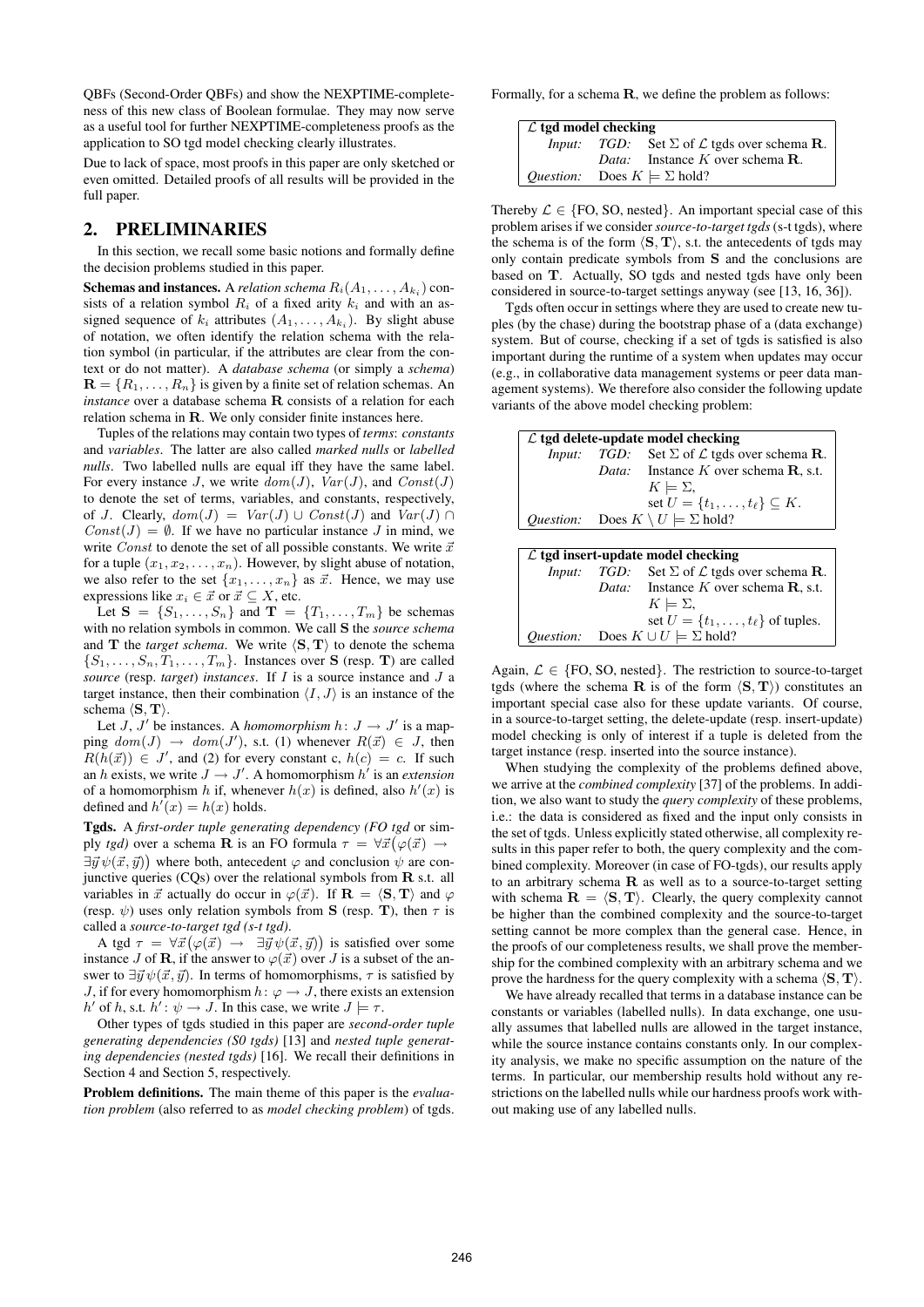# 3. FIRST-ORDER TGDS

We start our complexity analysis with FO tgds. Since FO tgds are made up of two CQs and CQ evaluation is NP-complete, we cannot expect a lower complexity for the tgd evaluation. Indeed, we shall prove in this section that tgd evaluation is even one level higher in the polynomial hierarchy, i.e.,  $\Pi_2P$ -complete. We shall also show how this complexity can be decreased by an appropriate application of the concept of treewidth.

THEOREM 3.1. *FO tgd model checking is*  $\Pi_2P$ -complete (both, *query and combined complexity). The problem remains*  $\Pi_2P$ -com*plete even if* Σ *contains a single tgd only.*

PROOF SKETCH. The *membership* is proved by devising a  $\Sigma_2 P$ algorithm for the co-problem: Let  $\tau = \forall \vec{x} (\varphi(\vec{x}) \rightarrow \exists \vec{y} \ \psi(\vec{x}, \vec{y}))$ be a tgd and let J be an instance. To check that  $J \not\models \tau$  holds, we

- (1) guess a mapping  $h: \vec{x} \rightarrow dom(J)$ ,
- (2) check that h defines a homomorphism  $\varphi(\vec{x}) \to J$ , and
- (3) check (by an NP-oracle) that there exists no extension  $h' \colon \psi(\vec{x}, \vec{y}) \to J$  of h.

The *hardness* (of query complexity for the special case of sourceto-target dependencies) is proved by a reduction from the  $\Pi_2P$ complete  $\forall$ -QSAT<sub>2</sub> problem. As fixed data  $\langle I, J \rangle$ , we consider

$$
I = \{P(1,0), P(0,1)\} \text{ and}
$$
  
\n
$$
J = \{Q(1,0), Q(0,1), C(0,0,1), C(0,1,0), C(1,0,0), C(0,1,1), C(1,0,1), C(1,1,0), C(1,1,1)\}.
$$

Now let an arbitrary instance of  $\forall$ -QSAT<sub>2</sub> be given by the quantified Boolean formula  $F = \forall (x_1, \ldots, x_k) \exists (y_1, \ldots, y_\ell)(C_1 \wedge \ldots \wedge$  $C_n$ ) with  $C_i = (l_{i,1} \vee l_{i,2} \vee l_{i,3})$  for  $i \in \{1, ..., n\}$  (clearly, the restriction of the matrix to 3-CNF is w.l.o.g.). From this, we construct a single tgd  $\tau = \forall \vec{x}(\varphi(\vec{x}) \rightarrow \exists \vec{y} \psi(\vec{x}, \vec{y}))$  with

$$
\varphi(\vec{x}) = \bigwedge_{i=1}^{k} P(x_i, \bar{x}_i) \text{ and}
$$
  
 
$$
\psi(\vec{x}, \vec{y}) = \bigwedge_{i=1}^{l} Q(y_i, \bar{y}_i) \land \bigwedge_{i=1}^{n} C(l_{i,1}^*, l_{i,2}^*, l_{i,3}^*),
$$

where  $l_{i,j}^*$  is defined as  $l_{i,j}^* = x_\gamma$  if  $l_{i,j} = x_\gamma$ , and  $l_{i,j}^* = \bar{x}_\gamma$ if  $l_{i,j} = \neg x_{\gamma}$ , resp.  $l_{i,j}^* = y_{\gamma}$  if  $l_{i,j} = y_{\gamma}$ , and  $l_{i,j}^* = \bar{y}_{\gamma}$  if  $l_{i,j} = \neg y_{\gamma}$ . By slight abuse of notation, we thus use x and y to denote both propositional variables in F and FO variables in  $\tau$ .

Clearly, this reduction is feasible in LOGSPACE. It remains to prove that F is satisfiable iff  $\tau$  is satisfied in  $\langle I, J \rangle$ .  $\Box$ 

THEOREM 3.2. *FO tgd delete-update model checking and FO tgd insert-update model checking are*  $\Pi_2P$ *-complete (both, query and combined complexity). They remain*  $\Pi_2P$ *-complete even if*  $\Sigma$ *contains a single tgd and* U *contains a single tuple only.*

PROOF IDEA. *Membership* for both problems follows immediately from the  $\Pi_2P$ -membership of tgd model checking. The idea of the *hardness* proofs is to construct a setting where the tgd is trivially satisfied, but after insertion/removal of a single tuple the tgd is only satisfied iff some  $\forall$ -QSAT<sub>2</sub> formula is satisfiable.  $\square$ 

Recently, tgds have been recognized as a useful formalism to express integrity constraints on RDF graphs [31]. In this case, all relation symbols have arity 2. Now the question arises if the  $\Pi_2P$ completeness also holds in this restricted case. Below, we give a positive answer to this question.

THEOREM 3.3. *FO tgd model checking remains*  $\Pi_2P$ -complete *(both, query and combined complexity) even if all relation symbols have arity* 2 *and* Σ *contains a single tgd only.*

# 3.1 Fragments with lower complexity

We now shift our attention to the search for fragments of the FO tgd model checking problem and its update variants with lower complexity. A very natural restriction is the restriction to *full tgds*, i.e., FO tgds with no existentially quantified variables in the conclusion. It can be easily checked that in this case, all  $\Pi_2P$ -complete problems considered above become coNP-complete: Indeed, the coNP-membership follows immediately from the  $\Pi_2P$ -membership proof of Theorem 3.1, since the check in step (3) of that algorithm no longer requires an NP-oracle; it is in PTIME for full tgds. The coNP-hardness follows immediately from the NP-hardness of Boolean Conjunctive Query evaluation, i.e.: we just have to consider a tgd  $\tau$ , whose conclusion will never be fulfilled. Then  $\tau$  is satisfied by a database instance K iff the CO in the antecedent of  $\tau$ has no solution over K.

An interesting approach with a wide range of applications to intractable problems comes from *parameterized complexity* theory [9, 15]. It is based on the following observation: Many hard problems become tractable if some problem parameter is bounded by a fixed constant. One important parameter of graphs and, more generally, of finite structures is the *treewidth*, which measures the "tree-likeness" of a graph or a structure. Treewidth has also been successfully applied to conjunctive queries [7], and was even shown to be the most general graph based characterization of tractable conjunctive queries [21].

We first recall the definition of the treewidth of CQs: Let  $\varphi =$  $L_1 \wedge \cdots \wedge L_n$  be a CQ with atoms  $L = \{L_1, \ldots, L_n\}$  and variables *V*. A *tree decomposition*  $T$  of  $\varphi$  is a pair  $\langle T, (A_t)_{t\in T} \rangle$  where  $T$  is a tree and each  $A_t$  is a subset of  $L\cup V$  with the following properties: (1) Every  $a \in L \cup V$  is contained in some  $A_t$ . (2) For every variable  $x \in V$  and atom  $L_i$ , if x occurs in  $L_i$  then there exists some node  $t \in T$  with  $\{x, L_i\} \subseteq A_t$ . (3) For every  $a \in L \cup V$ , the set  $\{t \mid a \in A_t\}$  induces a subtree of T.

Condition (3) is referred to as the *connectedness condition*; the sets  $A_t$  are called the *bags* (or *blocks*) of  $T$ .

The *width* of a tree decomposition  $\langle T, (A_t)_{t \in T} \rangle$  is max $\{|A_t|$  |  $t \in T$ } – 1. The *treewidth* of  $\varphi$ , denoted as  $tw(\varphi)$ , is the minimal width of all tree decompositions of  $\varphi$ . Alternatively,  $tw(\varphi)$  can be defined by defining the treewidth for graphs only and by associating a graph with each CQ. Our definition of treewidth is obtained by associating the so-called *incidence graph* with each CQ. There are also other possibilities like the so-called primal graph or the dual graph. But the treewidth defined via the incidence graph yields a strictly bigger tractable fragment than any of the other notions. For a discussion, see e.g., [35].

If the treewidth of the CQs under consideration is bounded by a fixed constant, then many otherwise intractable problems become tractable, like model checking of Boolean CQs or testing if some tuple is in the answer to a non-Boolean CQ. Moreover, the set of all answers to a CQ can be computed in output-polynomial time in case of bounded treewidth.

In the remainder of this section, we investigate how the complexity of model checking of tgds is affected if we restrict the treewidth of the CQs in an FO tgd. Note that the CQ  $\varphi(\vec{x})$  in the  $\Pi_2P$ hardness proof of Theorem 3.1 has treewidth 1, while  $\psi(\vec{x}, \vec{y})$  in general, has unbounded treewidth. Our first question is therefore, what improvement of the complexity do we get if also the treewidth of the conclusion is restricted by a constant. It turns out that then the complexity decreases, but it is still coNP-complete.

THEOREM 3.4. *Suppose that we only consider FO tgds*  $\tau$  =  $\forall \vec{x} (\varphi(\vec{x}) \to \exists \vec{y} \ \psi(\vec{x}, \vec{y}))$  where both  $tw(\varphi(\vec{x}))$  and  $tw(\psi(\vec{x}, \vec{y}))$ *are bounded by some constant. Then FO tgd model checking is*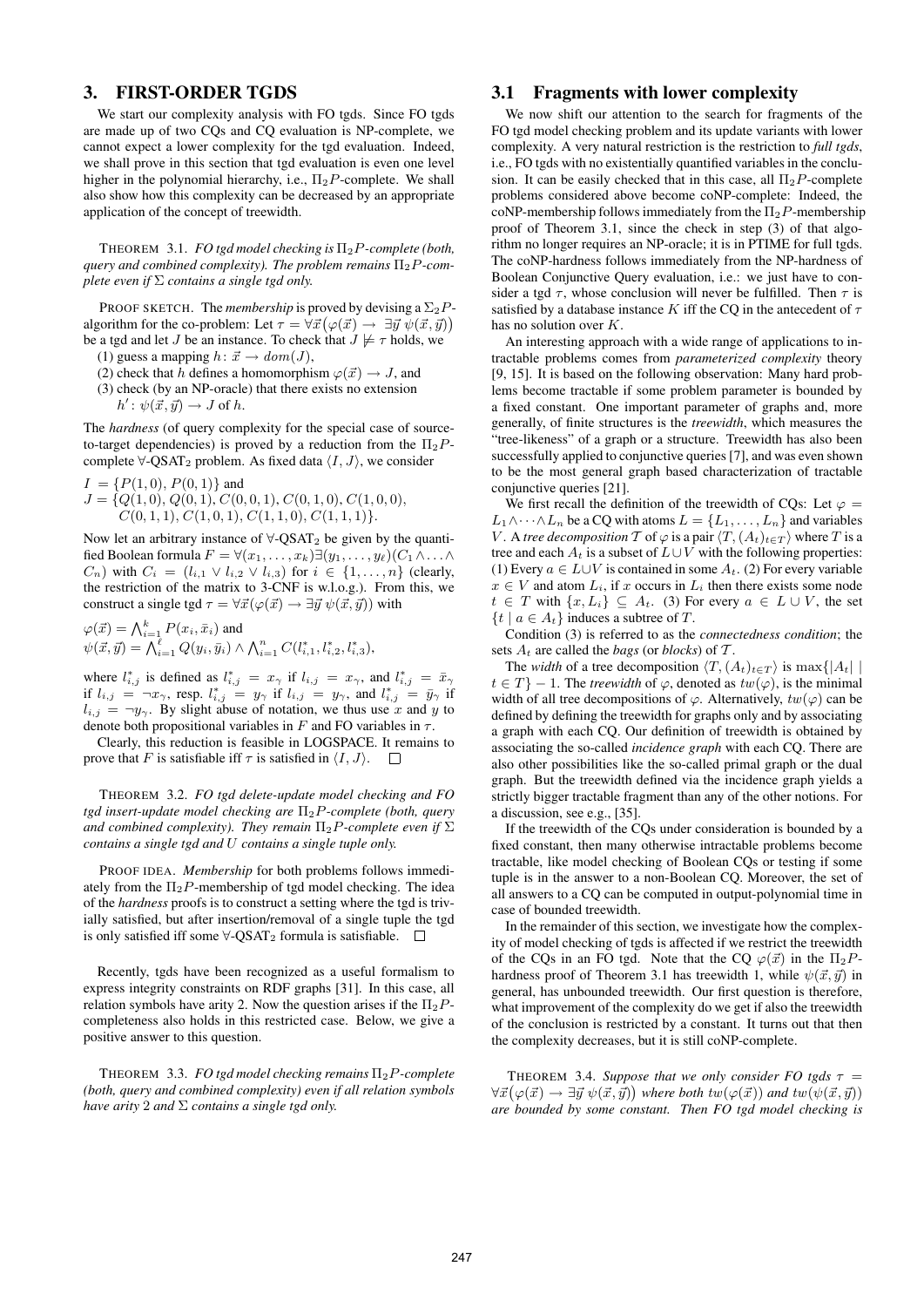*coNP-complete (both, query and combined complexity). It remains coNP-complete even if* Σ *contains a single tgd only.*

PROOF SKETCH. For the *coNP-membership*, observe that the check in step (3) of the algorithm in the coNP-membership proof of Theorem 3.1 is now in PTIME (rather than NP-complete). This is due to the bounded treewidth of  $\psi(\vec{x}, \vec{y})$  and, therefore, also of  $\psi(h(\vec{x}), \vec{y})$ . Hence, checking  $J \not\models \tau$  is in NP.

The *coNP-hardness* is shown by reduction from the VALIDITYproblem. Note that the VALIDITY problem remains coNP-hard even if the Boolean formulae are restricted to 3-DNF and each variable occurs at most three times (see [33], Proposition 9.3).

As fixed pair of database instances  $\langle I, J \rangle$ , we choose

- $I = \{Q(1, 1, 1, 0, 0, 0), Q(0, 0, 0, 1, 1, 1)\}\$ and
- $J = \{R(0, 0, 0, 0), R(0, 0, 1, 0), R(0, 1, 0, 0), R(0, 1, 1, 0),\}$  $R(1, 0, 0, 0), R(1, 0, 1, 0), R(1, 1, 0, 0), R(1, 1, 1, 1),$  $S(1, 1, 1), S(0, 1, 1), S(1, 0, 1), S(0, 0, 0), T(1)$ .

Now let  $F = C_1 \vee \cdots \vee C_n$  with  $C_i = (l_{i,1} \wedge l_{i,2} \wedge l_{i,3})$  be an arbitrary Boolean formula in 3-DNF, s.t. each variable occurs at most three times in F. Let  $Z = \{z_1, \ldots, z_m\}$  denote the set of variables in F. We construct the tgd  $\tau = \forall \vec{x}(\varphi(\vec{x}) \rightarrow \exists \vec{y} \ \psi(\vec{x}, \vec{y}))$  with  $\vec{x} = \{x_{1,1}, x_{1,2}, x_{1,3}, \bar{x}_{1,1}, \bar{x}_{1,2}, \bar{x}_{1,3}, \ldots, x_{m,1}, x_{m,2}, x_{m,3}, \}$  $\bar{x}_{m,1}, \bar{x}_{m,2}, \bar{x}_{m,3}$  (i.e., we introduce 6 variables for every variable  $z_i \in Z$ ) and  $\vec{y} = \{y_1, \ldots, y_n, y_2', \ldots, y_n'\}$  (i.e., we introduce 2 variables for every implicant except for the first one) and

$$
\varphi(\vec{x}) = \bigwedge_{i=1}^{m} Q(x_{i,1}, x_{i,2}, x_{i,3}, \bar{x}_{i,1}, \bar{x}_{i,2}, \bar{x}_{i,3})
$$
  

$$
\psi(\vec{x}, \vec{y}) = \bigwedge_{i=1}^{n} R(l_{i,1}^*, l_{i,2}^*, l_{i,3}^*, y_i) \wedge
$$
  

$$
\bigwedge_{i=2}^{n} S(y_{i-1}, y_i, y_i') \wedge T(y_n')
$$

To define  $l_{i,j}^*(i \in \{1, ..., n\}, j \in \{1, 2, 3\})$ , we transform the formula F into  $F'$  by replacing the first occurrence of each  $z_i$  by a new variable  $z_{i,1}$ , and the second and third occurrence of  $z_i$  (if they exist) by  $z_{i,2}$  and  $z_{i,3}$ , respectively. We denote the resulting literals in  $F'$  as  $l'_{i,j}$ . Then  $l^*_{i,j} = x_{\gamma,s}$  if  $l'_{i,j} = z_{\gamma,s}$  and  $l^*_{i,j} = \bar{x}_{\gamma,s}$ if  $l'_{i,j} = \neg z_{\gamma,s}$ .

The intuition of this reduction is as follows: The Q-atoms ensure that the (at most 3) copies of each variable  $z_i$  are assigned the same truth value and that  $z_i$  and  $\overline{z}_i$  are assigned dual values. The R-predicate is now 4-ary: The first 3 arguments denote the possible truth values of the literals in each implicant. The 4-th argument gives the resulting truth value of the implicant. The S-atoms encode the OR-operation. They are needed to "compute" the truth value of  $C_1 \vee \cdots \vee C_n$  by successive binary OR-operations. The T-atom holds the desired truth value 1 (corresponding to true) for the evaluation of F.

This reduction is obviously feasible in LOGSPACE. It remains to show that  $\langle I, J \rangle \models \tau$  indeed holds iff F is valid. Moreover, we have to verify that the treewidth of  $\varphi$  and  $\psi$  has a bound that is independent of the particular formula  $F$ . In fact, we can even show that the treewidth of both  $\varphi$  and  $\psi$  is 1.  $\Box$ 

Just as in the unbounded case, the complexity of the updatevariants of the problem remains the same. The following theorem can be proven by modifying the proof of Theorem 3.4 analogously to the proof of Theorem 3.2.

THEOREM 3.5. *Assume the same setting as in Theorem 3.4. Then FO tgd delete-update model checking and FO tgd insertupdate model checking are coNP-complete (both, query and combined complexity). Both problems remain coNP-complete even if* Σ *contains a single tgd and* U *contains a single tuple only.*

To reach tractability at least for the query complexity, additional restrictions are required. To this end, we define the treewidth of

a tgd  $\tau = \forall \vec{x} (\varphi(\vec{x}) \rightarrow \exists \vec{y} \; \psi(\vec{x}, \vec{y}))$  as  $tw(\tau) = tw(\varphi(\vec{x}) \land$  $\psi(\vec{x}, \vec{y})$ ), i.e., we treat a tgd like a single CQ rather than two separated CQs. This gives us a sufficient criterion to ensure tractability of the query complexity. The combined complexity under this criterion is left as an open problem for future research.

THEOREM 3.6. *Suppose that we only consider FO tgds*  $\tau$  =  $\forall \vec{x} (\varphi(\vec{x}) \rightarrow \exists \vec{y} \ \psi(\vec{x}, \vec{y}))$  where  $tw(\tau) = tw(\varphi(\vec{x}) \wedge \psi(\vec{x}, \vec{y}))$ *is bounded by some constant. Then FO tgd model checking is in PTIME (query complexity only).*

The proof of this theorem is based on the following observation: It is convenient to denote FO-tgds as  $\varphi(\vec{x}, \vec{z}) \rightarrow \exists \vec{y} \ \psi(\vec{x}, \vec{y})$ , s.t.  $\vec{x}$ denotes the variables occurring both in the antecedent and conclusion, while the variables in  $\vec{z}$  occur in the antecedent only. Now let  $Q_1 = ans_1(\vec{x}) \leftarrow \varphi(\vec{x}, \vec{z})$  and  $Q_2 = ans_2(\vec{x}) \leftarrow \psi(\vec{x}, \vec{y})$ , i.e.: we consider both  $Q_1$  and  $Q_2$  as CQs with free variables  $\vec{x}$ . Clearly, for any instance J, we have  $J \models \tau$  iff  $Q_1(J) \subseteq Q_2(J)$ , i.e.: all tuples in the answer to  $Q_1$  are also contained in the answer to  $Q_2$ . Despite the bounded treewidth of  $\tau$ ,  $Q_i(J)$  may contain exponentially many tuples. Hence, we cannot afford to compute  $Q_i(J)$  explicitly. However, for  $Q'_2 = ans'_2(\vec{x}) \leftarrow \psi(\vec{x}, \vec{y}) \wedge \varphi(\vec{x})$ , we observe the following equivalences:  $Q_1(J) \subseteq Q_2(J)$  iff  $Q_1(J) = Q'_2(J)$ iff  $|Q_1(J)| = |Q'_2(J)|$ . Hence, model checking of FO tgds comes down to counting the number of solutions to conjunctive queries with bounded treewidth.

It remains to prove that the query complexity of the latter task is in PTIME. Indeed, this can be shown by an extension of the dynamic programming algorithm in [35] for counting the number of models of propositional formulae with bounded treewidth. It will turn out that the extension of the algorithm in [35] to COs with no existentially quantified variables is quite straightforward. However, in order to handle also CQs without this restriction, a more sophisticated machinery will be required.

### 3.2 Efficient counting of CQ-answers

We now first present the ideas of a PTIME algorithm (similar to [35]) that computes the number of solutions of a CQ without existentially quantified variables. Then we sketch how this algorithm can be extended so as to handle also CQs with existentially quantified variables, which finally gives the proof of Theorem 3.6

For the algorithm we need the notion of a *nice tree decomposition* [25]  $\langle T, (A_t)_{t \in T}, r \rangle$ , where r is a dedicated root node and  $\langle T, (A_t)_{t\in T} \rangle$  is a tree decomposition that satisfies the following additional conditions: (1) Every node  $t \in T$  has at most two children; (2) If some node t has two children  $t_1$  and  $t_2$ , then  $A_t$  $A_{t_1} = A_{t_2}$  (*join node*); (3) If t has exactly one child t', then either  $A_t = A_{t'} \cup \{x\}$  (*introduce node*) or  $A_t = A_{t'} \setminus \{x\}$  (forget  $node$ ), where  $x$  is either a variable or an atom. Nice tree decompositions can be computed from arbitrary tree decompositions in PTIME without increasing the width [25].

In the following, we denote with  $T_t$  the subtree of a tree decomposition T rooted at  $t \in T$ , with  $A_t^a$  (resp.  $A_t^v$ ) the set of labels in  $A_t$  representing atoms (resp. variables),  $V_t = \bigcup_{t' \in T_t} A_{t'}^v$  and  $At_t = \bigcup_{t' \in T_t} A_{t'}^a$ . Now suppose that we want to compute the number of different solutions of some CQ  $\varphi$  over some instance I, and let T be a nice tree decomposition of width  $w - 1$  of  $\varphi$ . We do this in a bottom up traversal of the tree. Obviously, if we could store for each node  $t \in T$  all assignments  $\mu: V_t \to dom(I)$  s.t. for every atom  $C_i \in \varphi$ :  $\mu(C_i) \in I$ , we would just have to count the number of different mappings  $\mu$  in the root node of  $T$ . However, as there may be exponentially many (w.r.t. the size of the query) such mappings, this is not allowed if we aim at tractability w.r.t. the combined complexity. Therefore, we only store a smaller "footprint" of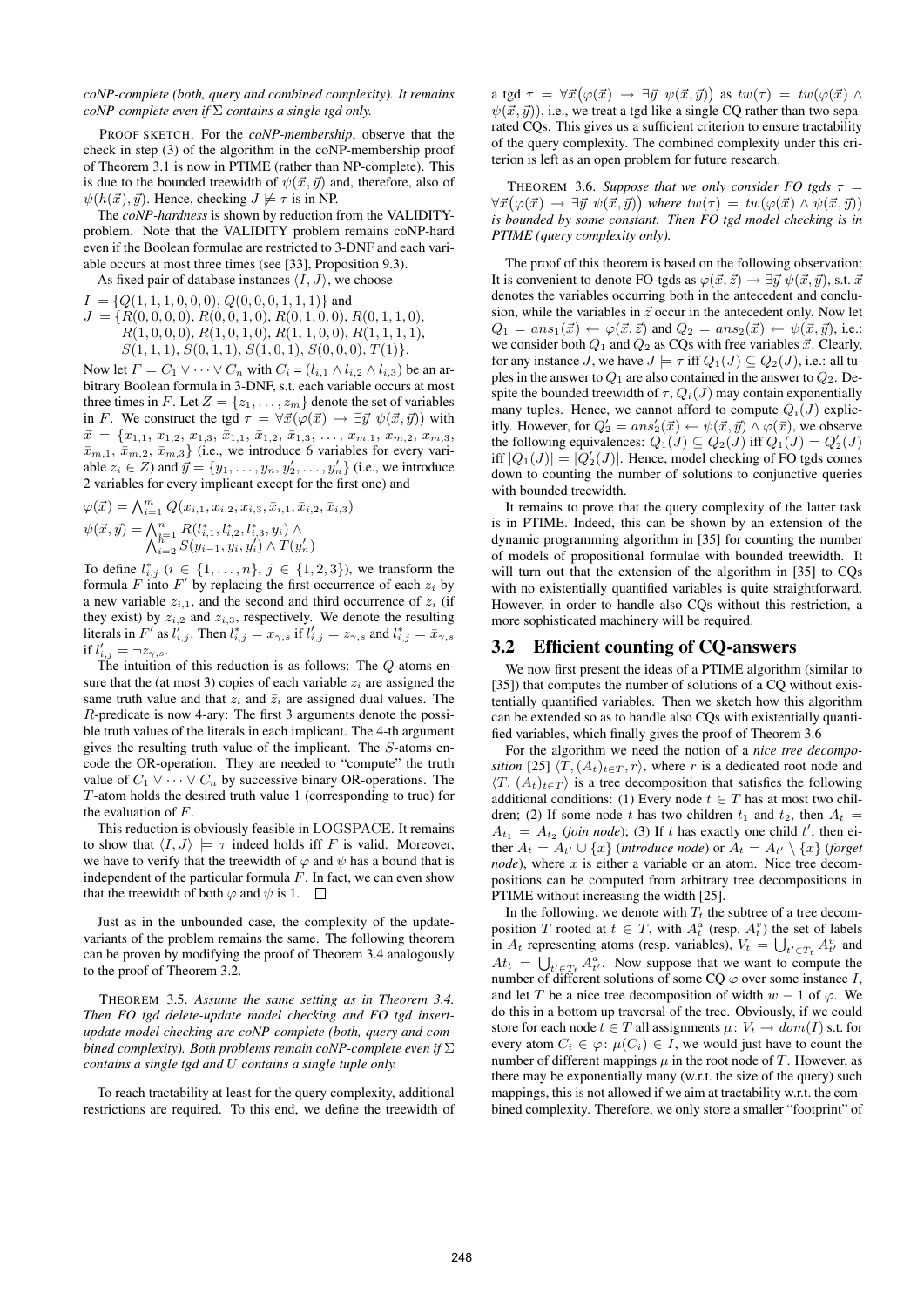every such  $\mu$  at each node t, consisting of the variable assignment  $\mu$  restricted to  $A_t^v$ , and, in addition, for every  $C_i \in A_t^a$  the set  $I_i$  of those atoms from  $I$  to which  $C_i$  can be mapped by any extension of  $\mu$ . For the formalization of these sets  $I_i$ , we introduce an operator  $\hat{\pi}$  as follows: For  $\mu$  and  $C_i$  as above, we define:

$$
\hat{\pi}(\mu(C_i)) = \{ Q \in I \mid Q = R(s'_1, \dots, s'_\gamma), C_i = R(s_1, \dots, s_\gamma) \n\text{and for all } s_j \in \{ s_1, \dots, s_\gamma \} \cap V_t : \mu(s_j) = s'_j \}
$$

We further define the footprint of  $\mu$ , denoted by  $fpr(\mu)$ , as  $fpr(\mu)$  $=(\alpha, I_1, \ldots, I_\ell)$ , where  $\alpha$  is a variable assignment on  $A_t^v$ ,  $\ell =$  $|A_t^a|$ , and  $I_i \subseteq I$  for every  $i \in \{1, \ldots, \ell\}$ , and the following conditions (1) and (2) hold: (1)  $\alpha$  is the restriction of  $\mu$  to the variables in  $A_t^v$  and (2) for all  $C_i \in A_t^a$ ,  $I_i = \hat{\pi}(\mu(C_i)).$ 

Clearly, given  $\mu$ ,  $fpr(\mu)$  is uniquely defined for a given node  $t \in T$  and can be easily computed. It is, however, easy to see that different assignments  $\mu$  may possess the same footprint, i.e.  $\mu \neq \mu'$ but  $fpr(\mu) = fpr(\mu')$ . Given a footprint  $\theta = (\alpha_x, I_1, \dots, I_\ell)$  and a node  $t \in T$ , we therefore define  $N(t, \alpha, I_1, \dots, I_\ell)$  as the set of all mappings  $\mu: V_t \to dom(I)$  s.t. (1)  $fpr(\mu) = \theta$  and (2) for all  $C_i \in At_t$  s.t.  $Var(C_i) \subseteq V_t$ , it holds that  $\mu(C_i) \in I$ .

Then, because of (2), if r denotes the root node of  $T$ , it follows immediately that  $\bigcup_{(\alpha, I_1, ..., I_\ell)} N(r, \alpha, I_1, ..., I_\ell)$  contains exactly all the solutions to  $\varphi$ . Again, for complexity reasons, it is not allowed to store any such set  $N(\eta)$  with  $\eta = (t, \alpha, I_1, \dots, I_\ell)$  explicitly. Instead, as we are only interested in the number of solutions, it suffices to store  $\eta$  together with the cardinality of  $N(\eta)$ . Hence we can use footprints to identify sets of assignments  $V_t \rightarrow$  $dom(I)$ , and can store efficiently how many different assignments have a certain footprint. For the correctness of the algorithm, it is crucial that no assignment  $\mu$  is counted twice. This is guaranteed by the following lemma, which follows immediately from the fact that  $fpr(\mu)$  is uniquely defined.

LEMMA 3.1. *Given*  $(t, \alpha, (I_1, \ldots, I_\ell))$  *and*  $(t, \alpha', (I'_1, \ldots, I'_\ell))$  $I'_{\ell}$ )) with  $\alpha \neq \alpha'$  or  $I_i \neq I'_i$  for any  $i \in \{1, ..., \ell\}$ , then  $N(t, \alpha, (I_1, \ldots, I_\ell)) \cap N(t, \alpha', (I'_1, \ldots, I'_\ell)) = \emptyset$ 

We store all the  $\eta = (t, \alpha, I_1, \dots, I_\ell)$  together with the cardinality of  $N(\eta)$  in a table  $M_t$  consisting of  $k = |A_t^v|$  columns encoding the variable assignment  $\alpha$ ,  $\ell = |A_t^a|$  columns containing  $(I_1, \ldots, I_\ell)$  and one column storing the cardinality of  $N(\eta)$ .

We restrict our data structure  $M_t$  to contain only rows where  $I_1 \neq \emptyset, \ldots, I_\ell \neq \emptyset$ . In the rules given below, if some row is created with  $I_i = \emptyset$ , this row is immediately removed from  $M_t$ without explicitly mentioning this removal. This is justified by the fact that none of the assignments  $\mu$  encoded by such rows can ever be extended to a variable assignment such that  $\varphi$  is satisfied. To show that the size of each  $M_t$  is only exponential in the treewidth (but not in the size of the query  $\varphi$  and the instance I), we need the following lemmas:

LEMMA 3.2. Let  $N(t, \alpha, (I_1, \ldots, I_\ell)) \neq \emptyset$  and  $N(t, \alpha, (I'_1, \ldots, I'_\ell)) \neq \emptyset$ . Then for all  $i \in \{1, \ldots, \ell\}$ , either  $I_i = I'_i$  or  $I_i \cap I'_i = \emptyset$ 

PROOF. Let *i* be arbitrary and assume that  $I_i \neq I'_i$ . We have to show that then  $I_i \cap I'_i = \emptyset$ . Towards this goal, let  $\mu \in N(t, \alpha, (I_1, \ldots, I_\ell))$  and  $\mu' \in N(t, \alpha, (I'_1, \ldots, I'_\ell))$ . As by assumption  $I_i \neq I'_i$ ,  $\mu$  and  $\mu'$  differ on  $Var(C_i)$ . Therefore let  $x \in Var(C_i)$  s.t.  $\mu(x) \neq \mu'(x)$ . By the definition of  $\hat{\pi}$ , it follows immediately that  $I_i \cap I'_i = \emptyset$ .

LEMMA 3.3. *Given an instance I, CQ*  $\varphi$ *, and tree decomposition*  $T$  *of width*  $w - 1$  *of*  $\varphi$ *, the table*  $M_t$  *stored for each*  $t \in T$  *has at most*  $O(|dom(I)|^w * |I|^w)$  *rows.* 

PROOF. For every t, there can be at most  $|dom(I)|^w$  different values of  $\alpha$ , since  $A_t$  contains at most w variables. Moreover, the number of different values of  $(I_1, \ldots, I_\ell)$  is bounded by  $|I|^w$  for the following reason:  $\ell = |A_t^a| \leq w$ . Moreover, for every i, we have:  $I_i \neq \emptyset$ ,  $I_i \cap I'_i = \emptyset$  for any two sets  $I_i$ ,  $I'_i$  with  $I_i \neq I'_i$ , and  $I_i \subseteq I$ . Hence, each  $I_i$  may take at most |I| different values.  $\Box$ 

Next we describe how to fill  $M_t$  for every  $t \in T$  in a single bottom-up traversal of the tree decomposition.

*Leaf Node.* Let t be a leaf node with the variables  $x_1, \ldots, x_k$  and the atoms  $C_1, \ldots, C_\ell$ . Then for every variable assignment  $\alpha$  on  $x_1, \ldots, x_k$ ,  $M_t$  contains a row with the variable assignment  $\alpha$ ,  $I_i = \hat{\pi}(\alpha(C_i))$ , and the counter in each row is 1.

*Introduce Node (Atom).* Let t be an introduce node for atom  $C_{\ell+1}$ , and t' the child node of t. Then copy every row  $\rho$  from  $M_{t'}$  into  $M_t$  and set  $I_{\ell+1} = \hat{\pi}(\alpha(C_{\ell+1}))$ . The counter of the row remains unchanged. The idea is that due to the connectedness condition, we know that the extensions  $\mu$  of  $\alpha$  to  $V_t$  cannot affect any variable in  $C_{\ell+1}$  except those mapped by  $\alpha$ .

*Introduce Node (Variable)*. Let t be an introduce node for variable  $x_{k+1}$ , and t' the child node of t. Then for every row  $\rho \in$  $M_{t'}$ , add  $|dom(I)|$  rows to  $M_t$ , one for every possible extension of  $\alpha_{t'}$  to  $\alpha$ , i.e. for every possible assignment for  $x_{k+1}$ . Every  $I'_i$  is filtered according to  $\alpha(x_{r+1})$ , i.e.  $I_i = \{A \in I'_i | C_i =$  $R(s_1, \ldots, s_\gamma)$  and  $A = R(s'_1, \ldots, s'_\gamma)$  and  $s'_j = \alpha(x_{k+1})$  for all j s.t.  $s_j = x_{k+1}$ . The value for the counter is copied.

*Forget Node (Atom).* Let t be a forget node for atom  $C_\ell$ . Merge all rows from  $M_{t'}$  in the child node  $t'$  of t that only differ by  $I_{\ell}$ . For every resulting row in  $M_t$ , the value of the counter is the sum over the counters of all merged rows.

*Forget Node (Variable).* Let t be a forget node for variable  $x_k$ . Merge all rows from  $M_{t'}$  in the child node  $t'$  of t that only differ by  $x_k$ . For every resulting row in  $M_t$ , the value of the counter is the sum over the counters of all merged rows.

*Join Node*. Let  $t$  be a join node with two children  $t'$  and  $t''$ . For each pair of rows  $\rho' \in M_{t'}$  and  $\rho'' \in M_{t''}$ : If  $\alpha' = \alpha''$ , then add a row  $\rho$  to  $M_t$  with  $\alpha = \alpha' = \alpha''$  and  $I_i = I'_i \cap I''_i$  (for all  $i \in \{1, \ldots, \ell\}$ ). The counters of  $\rho'$  and  $\rho''$  are multiplied to retrieve the counter for  $\rho$ . Finally all equal rows are merged and their counter values are summed up.

*Root Node.* Sum up the counters of all rows that do not contain empty sets. This gives the number of possible assignments to all variables in  $\varphi$ .

Analogously to the dynamic programming algorithm in [35] for counting the models of a propositional formula in CNF with bounded treewidth, we get the upper bound  $O(|T| * (|\text{dom}(I)|^w * |I|^w)^2)$ for filling in  $M_t$  for each node t of the tree decomposition T. The reason for this is that each table  $M_t$  (with  $t \in T$ ) has at most  $O(|dom(I)|^w * |I|^w)$  rows and computing  $M_t$  from the table at the child node(s) can be done in time which is at most quadratic in the size of these tables. For instance, in case of a join node, we can compute  $M_t$  by a nested loop over all rows in the tables  $M_{t'}$  and  $M_{t}$  of the child nodes t' and t'' of t.

So far, we have only considered the case where the CQ  $\varphi$  contains only free variables. For the proof of Theorem 3.6 however, an algorithm is required for arbitrary CQs of the form  $\varphi = \exists \vec{y} \psi(\vec{x}, \vec{y})$ , to count the number of different variable assignments (solutions) on  $\vec{x}$  only. It therefore remains to extend the above algorithm s.t. the resulting algorithm is still tractable w.r.t. the size of the query. Note that, if we were only interested in the decision problem (does there exists a solution?), we could still use the same data structure and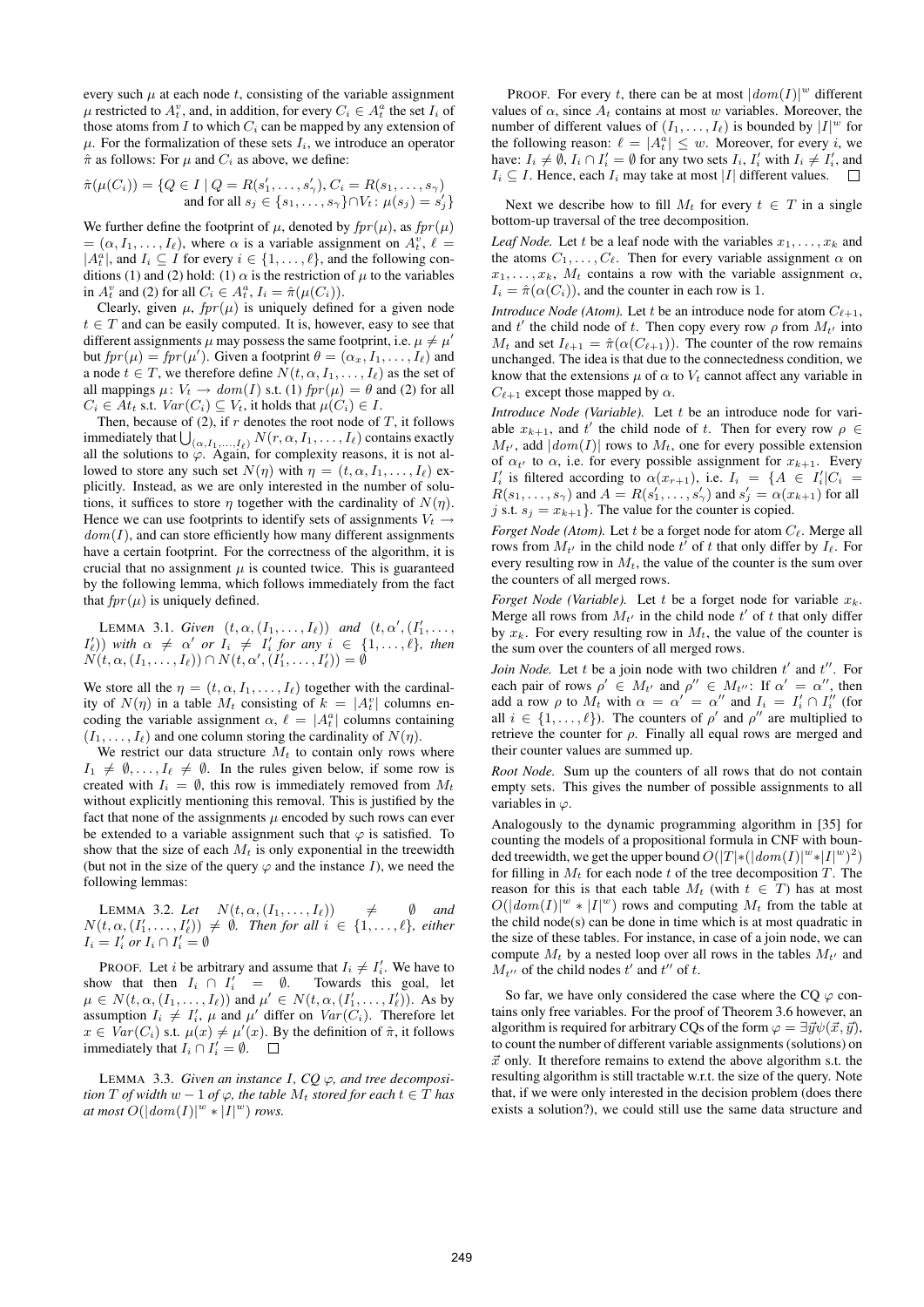rules as in the previous case. However, to count the number of different assignments on  $\vec{x}$ , this algorithm does not give the correct results, as it cannot distinguish whether two truth assignments differ on  $\vec{x}$  or on  $\vec{y}$ . To this end, we have to adapt the data structure stored at each node of the tree decomposition.

PROOF SKETCH OF THEOREM 3.6. As we are no longer interested in the number of different assignments on all variables, but only on the free ones, from now on we consider at each  $t \in T$ mappings  $\mu: V_t \to dom(I)$  as  $\mu = \mu_x \cup \mu_y$  where  $\mu_x: V_t \cap \vec{x} \to$  $dom(I)$  and  $\mu_y: V_t \cap \vec{y} \to dom(I)$ . Therefore, we also slightly change the definition of a footprint of  $\mu$  on some  $t \in T$ . We now consider a function  $fpr(\mu_x, \mu_y) = (\alpha_x, \alpha_y, I_1, \dots, I_\ell)$ , where, as before, (1)  $\alpha_x$  is the restriction of  $\mu_x$  to the variables in  $A_t^v$ , (2)  $\alpha_y$  is the restriction of  $\mu_y$  to the variables in  $A_t^v$ , and (3) for every  $\tilde{C}_i \in A_t^a$ ,  $I_i = \hat{\pi}(\mu(C_i))$  (for  $\mu = \mu_x \cup \mu_y$ ).

Again, different mappings  $\mu$  may create the same footprint. However, from the information in the footprint, we cannot distinguish whether these mappings differ on the free or the existential variables. But only if they differ on the free variables, they correspond to different solutions. The problem here is that the same  $\mu_x$ may (in combination with different  $\mu_y$ ) create different footprints. Hence, Lemma 3.1 does no longer hold. We therefore group different assignments  $\mu$  by  $\mu_x$ . Because of this we cannot use the footprints as identifiers for the sets of assignments managed at every node of the tree, but instead have to use *sets of footprints*. This results in the following datastructure to store the relevant information at each node  $t$  of  $T$ :

Let  $|\vec{x}| = k_1, |\vec{y}| = k_2$ , and  $M = |dom(I)|^{k_2}$ . Now for a set of footprints  $\theta_1, \ldots, \theta_m$  at some  $t \in T$ , where all  $\theta_i$  share the same  $\alpha_x$ , we define the *combined footprint*  $(\alpha_x, \mathcal{I})$ , where  $\mathcal{I} = \{(\alpha_y^1, I_1^1, \ldots, I_\ell^1), \ldots, (\alpha_y^m, I_1^m, \ldots, I_\ell^m)\}\.$  Given such a combined footprint  $(\alpha_x, \mathcal{I})$  at node t, we define  $N(t, \alpha_x, \mathcal{I})$  as the set of mappings  $\mu_x: V_t \cap \vec{x} \to dom(I)$  such that

(a) for every  $j \in \{1, \ldots, |\mathcal{I}|\}$ , there exists a  $\mu_y : V_t \cap \vec{y} \to dom(I)$ s.t. (1)  $fpr(\mu_x, \mu_y) = (\alpha_x, \alpha_y^j, I_1^j, \dots, I_\ell^j)$  and (2) for all  $C_i$  $\in At_t$  s.t.  $Var(C_i) \subseteq V_t$ :  $\mu(C_i) \in I$  (where  $\mu = \mu_x \cup \mu_y$ ) (b) for all  $\hat{\mu}_y$  s.t.  $\mu_x \cup \hat{\mu}_y$  satisfies (a2) (i.e. for all  $C_i \in At_t$  s.t.

 $Var(C_i) \subseteq V_t$ :  $\mu(C_i) \subseteq I$ , for  $\mu = \mu_x \cup \hat{\mu}_y$ ), there exists a j s.t.  $fpr(\mu_x, \hat{\mu}_y) = (\alpha_x, \alpha_y^j, I_1^j, \dots, I_\ell^j).$ 

By considering these sets  $\mathcal I$  of combinations of  $(\alpha_y^j, I_1^j, \dots I_\ell^j)$ rather than a single footprint  $(\alpha_v, I_1, \ldots, I_\ell)$ , the following property (corresponding to Lemma 3.1) holds:

LEMMA 3.4. *Given*  $(t, \alpha_x, \mathcal{I})$  *and*  $(t, \alpha'_x, \mathcal{I}')$  *with*  $\alpha_x \neq \alpha'_x$  *or*  $\mathcal{I} \neq \mathcal{I}'$  then  $N(t, \alpha_x, \mathcal{I}) \cap N(t, \alpha'_x, \mathcal{I}') = \emptyset$ .

Hence, analogously to the ∃-free case treated above, we can count the number of solutions to a CQ  $\varphi = \exists \vec{y} \psi(\vec{x}, \vec{y})$  by filling in tables  $M_t$  at each node  $t \in T$  consisting of columns encoding the variable assignment  $\alpha_x$ , the set  $\mathcal{I}$ , and the cardinality of  $N(t, \alpha_x, \mathcal{I})$ . This can be done by rules analogously to the rules described above for the various types of nodes of a nice tree decomposition. Analogously to Lemma 3.3, the number of rows in each table  $M_t$  is bounded by  $O(2^{|dom(I)|^w \cdot |I|^w})$  since we now have to deal with *sets of* combinations  $(\alpha_y^j, I_1^j, \ldots, I_\ell^j)$ . However, for the query complexity,  $|I|$  is considered as constant and, therefore, the size of each table  $M_t$  is polynomially bounded w.r.t. the size of  $\varphi$ . Thus, also the computation of each  $M_t$  is feasible in polynomial time w.r.t. the size of  $\varphi$ .  $\square$ 

#### 4. SECOND-ORDER TGDS

In [13], *second-order tuple generating dependencies (SO tgds)* were introduced since FO tgds are not powerful enough to express the composition of schema mappings defined by FO s-t tgds. In contrast, SO tgds are closed under composition. Moreover, any set of FO s-t tgds can be transformed into an equivalent set of SO tgds.

An SO tgd over source and target schema  $\langle S, T \rangle$  is a formula of the form

$$
\exists \vec{f}((\forall \vec{x}_1(\varphi_1 \rightarrow \psi_1)) \land \cdots \land (\forall \vec{x}_n(\varphi_n \rightarrow \psi_n)),
$$

where (1) each member of  $\vec{f}$  is a function symbol, (2) each  $\varphi_i$  is a conjunction of atoms  $S(y_1, \ldots, y_k)$  ( $S \in \mathbf{S}, y_j \in \mathcal{X}_i$ ) and equalities of the form  $t = t'$  (*t*, *t'* are terms based on  $\vec{x}_i$  and  $\vec{f}$ ), (3) each  $\psi_i$  is a conjunction of atoms  $T(t_1, \ldots, t_l)$  ( $T \in \mathbf{T}, t_1, \ldots, t_l$  are terms based on  $\vec{x}_i$  and  $\vec{f}$ ), and (4) every  $y \in \vec{x}_i$  must appear in some atom in  $\varphi_i$ .

The semantics of SO tgds over instances  $\langle I, J \rangle$  is defined over structures  $\langle U; I, J \rangle$ , where the *universe* U includes the active domain and is "sufficiently large" (in [13], it was discovered that it is not necessary to consider arbitrarily large universes, but it suffices to consider a universe of polynomial size). An SO tgd  $\sigma =$  $\exists \vec{f}\sigma'$  (where  $\sigma'$  is a first-order formula) is satisfied by  $\langle U; I, J \rangle$ , if there exists a set of functions  $\mathbf{f}^0$  ( $\forall f_i^0 \in \mathbf{f}^0$ :  $f_i^0$ :  $U^{k_i} \to U$ ) s.t.  $\langle U; I, J \rangle \models \sigma'[\vec{f} \rightarrow \mathbf{f}^0].$ 

EXAMPLE 4.1 ([13]). *Consider the schemas*  $S_1 = \{T(n, c)\},$  $S_2 = \{T'(n, c), S(n, s)\}\$ , and  $S_3 = \{E(s, c)\}\$ , where  $T(n, c)$ and  $T'(n, c)$  *mean that a student with name n* takes *course c*, S(n, s) *associates to each* student *name* n *a student id* s*, and* E(s, c) *means that a student with id* s *is* enrolled *on course* c*. Let two mappings from*  $S_1$  *to*  $S_2$  *and from*  $S_2$  *to*  $S_3$  *be defined by the following sets of FO s-t tgds:*

$$
\Sigma_{12} = \{ (\forall n, c) (T(n, c) \rightarrow T'(n, c)),
$$
  
\n
$$
(\forall n, c) (T(n, c) \rightarrow (\exists s) S(n, s)) \} \text{ and}
$$
  
\n
$$
\Sigma_{23} = \{ (\forall n, s, c) (S(n, s) \land T'(n, c) \rightarrow E(s, c)) \}.
$$

*Fagin et al. showed that the composition of these two mappings cannot be expressed by FO tgds. To see this, consider an instance*  $of$ **S**<sub>1</sub> *with atoms*  $T(n, c_1), \ldots, T(n, c_m)$  *(i.e., the same student n takes several courses). Then the atoms*  $E(s, c_1), \ldots, E(s, c_m)$  *in the corresponding instance of*  $S_3$  *must have the same student id s. FO tgds are too weak to enforce the equality of the first component* in all atoms  $E(s, c_i)$ . In particular, the FO tgd  $(\forall n, c)$   $(T(n, c) \rightarrow$  $(\exists s) E'(s, c)$  fails to enforce this equality. In contrast, the SO tgd  $\mathcal{L}_{13} = \{(\exists f)(\forall n, c)(T(n, c) \rightarrow E(f(n), c))\}$  does the trick.

In this section, we want to pinpoint the query complexity and combined complexity of model checking of SO tgds. We shall thus prove the NEXPTIME-completeness of this problem. To establish this result, we introduce the notion of SO-QBFs, i.e., quantified Boolean formulae (QBFs) extended by existentially quantified second-order function variables. We shall first show the NEXP-TIME-completeness of SO-QBFs and then prove the hardness of model checking of SO tgds by a reduction from SO-QBFs.

# 4.1 Second-Order QBFs

OBFs are formulae of the form  $F = \forall \vec{x}_1 \exists \vec{x}_2 \forall \vec{x}_3 \exists \vec{x}_4 \dots Q_n \vec{x}_n$  $\varphi(\vec{x}_1, \ldots, \vec{x}_n)$ , s.t.  $\varphi(\vec{x}_1, \ldots, \vec{x}_n)$  is a propositional formula over the Boolean algebra  $\mathbb{B} = (\{0, 1\}; \wedge, \vee, \neg, \rightarrow, \leftrightarrow)$ . W.l.o.g., we assume that the first quantifier is universal; the last quantifier  $Q_n$ is either existential or universal. The Boolean variables are interpreted over  $\{0, 1\}$ ; the quantifiers and connectives have the usual meaning. Model checking of QBFs (i.e., checking if a given QBF  $\psi$  evaluates to 1) is the classical PSPACE-complete problem [33].

We extend QBFs to SO-QBFs by allowing existentially quantified function symbols at the beginning of the quantifier prefix and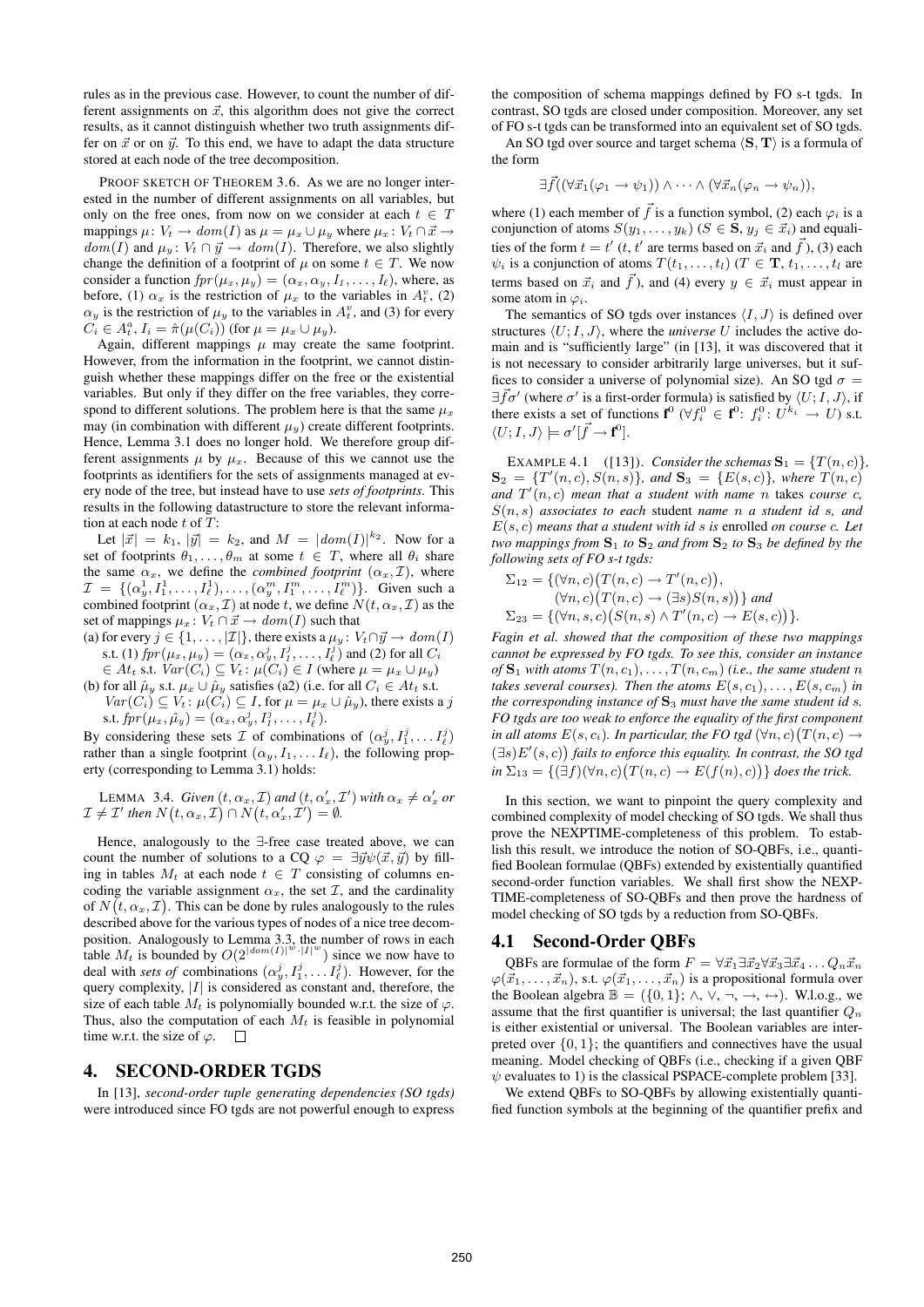functional terms as atoms, i.e., SO-QBFs are of the form  $F =$  $\exists \vec{f} \forall \vec{x}_1 \exists \vec{x}_2 \forall \vec{x}_3 \ldots Q_n \vec{x}_n \varphi(\vec{f}, \vec{x}_1, \ldots, \vec{x}_n),$  where  $\vec{f}$  is a set of function symbols. The atoms in  $\varphi(\vec{f}, \vec{x}_1, \dots, \vec{x}_n)$  may be Boolean variables, Boolean constants 0,1, or *functional terms* of the form  $f_i(t_1,\ldots,t_{k_i})$ , where  $f_i \in \vec{f}, k_i$  denotes the arity of  $f_i$  and  $t_1,\ldots,t_i$  $t_{k_i}$  are Boolean variables or Boolean constants 0,1. The Boolean variables, quantifiers and connectives are interpreted as usal. Each  $k_i$ -ary function symbol  $f_i \in \vec{f}$  is interpreted by a function  $f_i^0$ :  $\{0,1\}$ <sup>k<sub>i</sub></sup>  $\rightarrow$   $\{0,1\}$ . Below we show that model checking of SO-QBFs (i.e., checking if a given SO-QBF  $\psi$  evaluates to 1) is significantly harder than model checking of QBFs.

THEOREM 4.1. *Model checking of SO-QBFs is NEXPTIMEcomplete. It remains NEXPTIME-complete even for formulae* F =  $\exists \vec{f} \forall \vec{x} \varphi(\vec{f}, \vec{x})$  where  $\varphi(\vec{f}, \vec{x})$  is in 3-CNF and contains no con*stants 0,1.*

PROOF SKETCH. The *membership* is established via the following non-deterministic algorithm: We first guess the functions, that is, an exponentially big function table for each function symbol. Then the SO-QBF essentially reduces to a QBF, where the value of each functional term in any truth assignment is obtained by a simple lookup into the corresponding function table. Hence, the SO-QBF evaluation requires only polynomial space w.r.t. the size of the input formula (in addition to the function tables) and is thus feasible in exponential time.

The *hardness* is shown by encoding the computation of a NEXP-TIME-Turing machine into an SO-QBF similarly to the proof of the Cook-Levin Theorem [33]. The exponentially higher complexity than in case of SAT is due to the existentially quantified function symbols, which allow us to encode a successor relation. We can then binary encode exponentially many time instants and tape positions by vectors  $X$  and  $Y$  of Boolean variables. Moreover, we can use functional terms to express the configuration of the Turing machine, and to enforce only valid transitions between two configurations. Below, we sketch the reduction.

Let M denote a non-deterministic Turing machine (TM) which decides some NEXPTIME-problem L. W.l.o.g., we may assume that, on any input I, the TM M halts after exactly  $2^m - 1$  steps, with  $m = n^k$  and  $n = |I|$ . We define the following SO-QBF to simulate the computation of  $M$  on input  $I$ :

Functions. In our construction, we will use the following functions, with the corresponding intended meaning (upper case letters denote vectors of Boolean variables, while lower case letters stand for single Boolean variables. Superscripts denote the arity of a function or the size of the vector, respectively. If omitted, vectors have size  $m$ , and the arity of the function is clear from its arguments.): For every  $i \in \{1, \ldots, m\}$ ,  $last^i(X^i)$ ,  $succ^i(X^i, Y^i)$ , where  $first^{i}(X^{i})$  and  $last^{i}(X^{i})$  denote that  $X^{i}$  is the first resp. last *i*-ary bit vector (i.e.:  $(0, \ldots, 0)$  resp.  $(1, \ldots, 1)$ , and  $succ^i(X^i, Y^i)$ expresses that the *i*-ary bit-vector  $Y^i$  is the successor of  $X^i$ . We encode the lexicographical ordering on  $\{0, 1\}^m$  by the "less or equal" relation leq\_than(X, Y) and the "less" relation le\_than(X, Y). The terms  $state_s(X)$ ,  $cursor(X, Y)$ , and  $symbol_{\sigma}(X, Y)$  express that, at time instant  $X$ , the machine  $M$  is in state  $s$ , the cursor is at position Y, and the tape cell Y contains the symbol  $\sigma$ .

Initial configuration. Suppose that the Turing machine is run on the input string  $w = \sigma'_1 \dots \sigma'_n$ . Moreover, let  $b_0, \dots, b_n$  denote the binary representations of the numbers  $0, \ldots, n$ . Then the initial configuration of the Turing machine is encoded by the following subformulae:  $\forall X \left( \text{first}(X) \rightarrow \text{cursor}(X, X) \right)$  (the cursor is located over the first tape cell),  $\forall X \text{ (first } (X) \rightarrow state_{s_0}(X))$  (the machine is in the initial state),  $\forall X \text{(first}(X) \rightarrow symbol_{\triangleright}(X, b_0) \land$ 

 $symbol_{\sigma'_1}(X, b_1)) \wedge \cdots \wedge symbol_{\sigma'_n}(X, b_n))$  (the first  $n+1$  cells contain the left tape delimiter  $\triangleright$  followed by the input string w), and  $\forall X \forall Y \left( \text{first}(X) \land \text{le\_than}(b_n, Y) \rightarrow \text{symbol}_{\sqcup}(X, Y) \right)$  (the remaining tape cells are empty).

**Acceptance.** W.l.o.g. we assume that M halts after  $2^m - 1$  steps in an accepting state. Let  $s_q$  denote the accepting state. Then acceptance is encoded by  $\varphi_{acc} = \forall X (last(X) \rightarrow state_{sq}(X)).$ 

Valid configurations of  $M$ . To ensure that the encoding represents only valid configurations of  $M$ , we define subformulae which encode that, at every time instant, the TM is in exactly one state, the cursor is at exactly one position and every tape cell contains exactly one symbol. For example, the latter is expressed by one subformula  $\forall X \forall Y (symbol_{\sigma_j}(X, Y) \leftrightarrow (\neg symbol_{\sigma_0}(X, Y) \wedge \cdots \wedge$  $\neg symbol_{\sigma_{j-1}}(X,Y) \wedge \neg symbol_{\sigma_{j+1}}(X,Y) \wedge \cdots \wedge \neg symbol_{\sigma_p}(X,Y)$  $(X, Y)$ )) for every symbol  $\sigma_i$  from the alphabet.

Inertia rules. To ensure that changes on the tape occur only at the cursor position, we add for every symbol  $\sigma$  from the alphabet the subformula  $\forall X \forall X' \forall Y \forall Y' (curs or(X, Y) \land symbol_{\sigma}(X, Y'))$  $\wedge \neg(Y = Y') \wedge succ(X, X') \rightarrow symbol_{\sigma}(X', Y')).$ 

**Transition rules.** For each pair  $(s, \sigma)$  of a state s and a symbol  $\sigma$ let  $(s, \sigma, s_1', \sigma_1', d_1), \ldots, (s, \sigma, s_k', \sigma_k', d_k)$  denote all possible transitions of the Turing machine. We encode these transitions by the formula  $\forall X \forall X' \forall Y \forall Y''$  ((states(X)  $\land$  cursor(X, Y)  $\land$  $\mathit{symbol}_{\sigma}(X,Y) \wedge \ \mathit{succ}(X,X') \ \wedge \ (\mathit{last}(Y) \ \vee \ \mathit{succ}(Y,Y')) \ \wedge$  $(first(Y) \vee succ(Y'', Y))) \rightarrow$ 

 $((symbol_{\sigma'_1}(X', Y) \land state_{s'_1}(X') \land cursor(X', Y_1^*)) \lor \cdots \lor$  $(\mathop{symbol}\limits_{\sigma'_{k}}(X', Y) \wedge \mathop{state}\limits_{s'_{k}}(X') \wedge \mathop{cursor}\limits(X', Y^{*}_{k}))))$ 

where  $Y_i^* = Y$  if  $d_i = 0$ ,  $Y^* = Y'$  if  $d_i = +1$ , and  $Y^* = Y''$  if  $d_i = -1$ .

Helper functions. In addition, we need several subformulae to ensure that the functions first, last, succ, le\_than, and leq\_than have their desired meanings.

Summary. The SQ-QBF encoding the Turing machine consists of the conjunction of all these subformulae, and the SO quantification goes over all the above mentioned function symbols. The transformation into 3-CNF and the elimination of Boolean constants is routine. The desired form  $F = \exists \vec{f} \forall \vec{x} \varphi(\vec{f}, \vec{x})$  is obtained by a kind of Skolemization, i.e., suppose that the quantifier prefix starts with  $\exists \vec{f} \forall \vec{x}_1 \exists (y_1, \ldots, y_m) \forall \vec{x}_2$ . Then the existentially quantified Boolean variables  $y_1, \ldots, y_m$  are replaced by functional terms  $g_1(\vec{x}_1), \ldots, g_m(\vec{x}_1)$  and the quantifier prefix is transformed into  $\exists \vec{f} \exists (q_1, \ldots, q_m) \forall \vec{x}_1 \forall \vec{x}_2$ .  $\Box$ 

# 4.2 Complexity of SO Tgds

We now use SO-OBFs to establish the complexity of SO tgds.

THEOREM 4.2. *SO tgd model checking is NEXPTIME-complete (both, query and combined complexity). It remains NEXPTIMEcomplete even if* Σ *contains a single SO tgd consisting of a single implication only.*

PROOF SKETCH. For the *membership*, we proceed analogously to Theorem 4.1: We first guess the functions (i.e., an exponentially big function table for each function symbol). The size of these function tables is indeed single-exponential due to the aforementioned result from [13] that it suffices to consider a polynomially big universe. Then the SO tgd essentially reduces to a firstorder formula, which can be evaluated in polynomial space and hence in exponential time (w.r.t. the size of the input formula).

The *hardness*-proof is by reduction from SO-QBFs. We define  $\langle U; I, J \rangle$  as  $U = \{0, 1\}, I = \{P(0, 1), P(1, 0)\},$  and  $J =$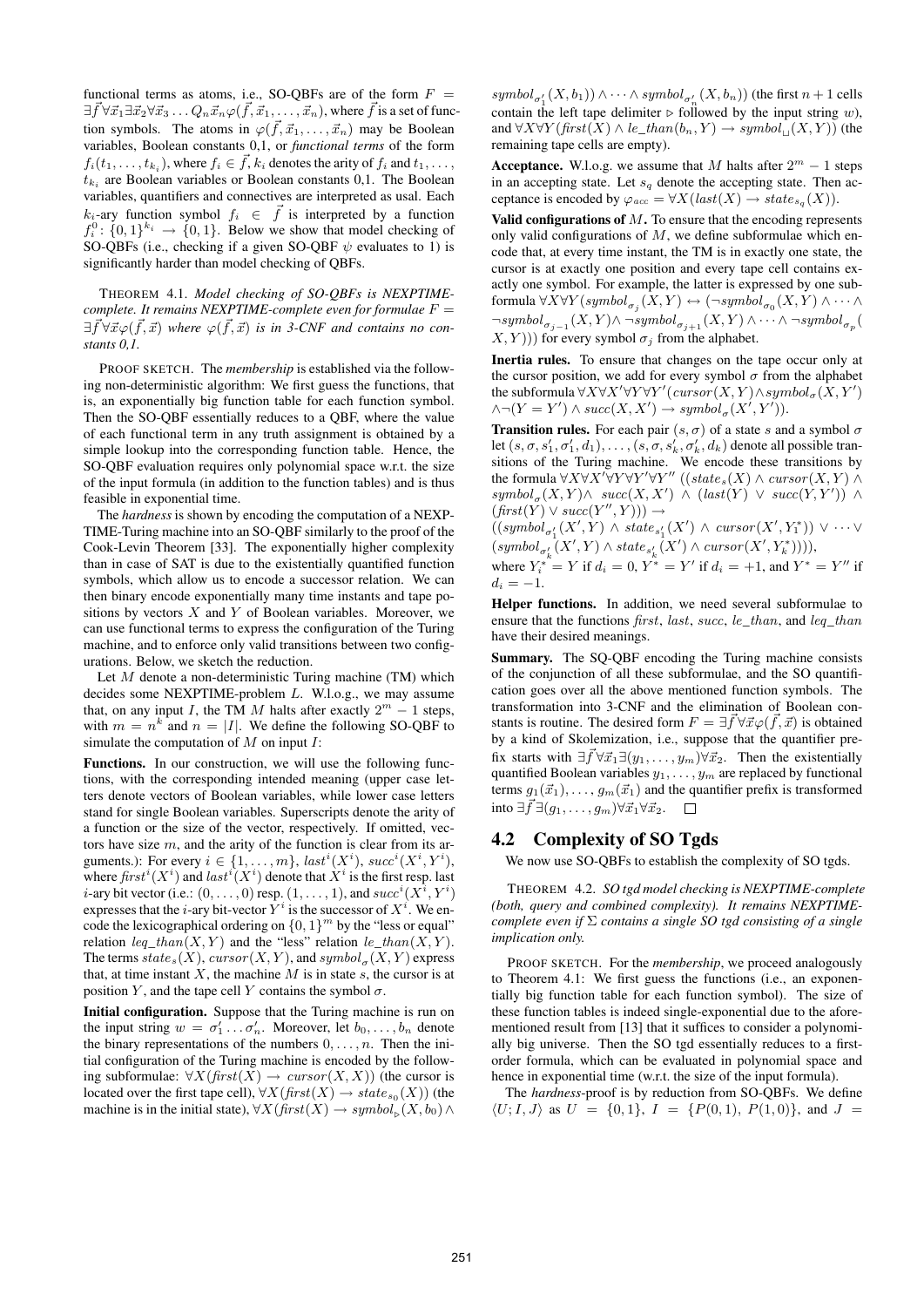$\{Q(0, 1), Q(1, 0)\} \cup \{C(\alpha, \beta, \gamma) \mid \alpha, \beta, \gamma \in \{0, 1\}\}\$ Let  $F = \exists (f_1, \ldots, f_k) \forall (x_1, \ldots, x_\ell) \varphi(\vec{f}, \vec{x})$  be an arbitrary SO-QBF with  $\varphi(\vec{f}, \vec{x}) = C_1 \wedge \cdots \wedge C_n$  and  $C_i = (l_{i,1} \vee l_{i,2} \vee l_{i,3}),$ where each  $l_{i,j}$  is a (negated or unnegated) variable or functional term. We construct the SO tgd  $\tau = \exists \vec{f} \exists \vec{f}' (\forall \vec{x} \forall \vec{x}' (\varphi \to \psi))$  with  $\vec{f}' = \{f' \mid f \in \vec{f}\}, \vec{x}' = \{x' \mid x \in \vec{x}\},\$  $\varphi = \bigwedge_{i=1}^{\ell} P(x_i, x'_i)$ , and  $\psi=\psi_1\wedge\psi_2$  with  $\psi_1 = \left(\bigwedge_{i=1}^n C(l_{i,1}^*, l_{i,2}^*, l_{i,3}^*)\right)$  and  $\psi_2 = \big(\bigwedge_{f_i(\vec{t}\,)\in \psi_1\vee f'_i(\vec{t}\,)\in \psi_1} Q(f_i(\vec{t}\,), f'_i(\vec{t}\,))\big)$ , where  $l_{i,j}^* =$  $\sqrt{2}$  $\int$  $x_{\gamma}$  if  $l_{i,j} = x_{\gamma}$  $x'_{\gamma}$  if  $l_{i,j} = \neg x_{\gamma}$  $f_{\gamma}(x_{\gamma,1},\ldots,x_{\gamma,\alpha})$  if  $l_{i,j}=f_{\gamma}(x_{\gamma,1},\ldots,x_{\gamma,\alpha})$ 

 $\downarrow$  $f'_{\gamma}(x_{\gamma,1},\ldots,x_{\gamma,\alpha})$  if  $l_{i,j} = \neg f_{\gamma}(x_{\gamma,1},\ldots,x_{\gamma,\alpha})$ 

Clearly, this reduction is in LOGSPACE.  $\Box$ 

As in the FO case, the update variants of the problem contain the full hardness of the basic problem of model checking.

THEOREM 4.3. *SO tgd delete-update model checking and SO tgd insert-update model checking are NEXPTIME-complete (both, query and combined complexity). They remain NEXPTIME-complete even if* Σ *contains a single SO tgd with a single implication and the update* U 0 *contains a single tuple only.*

PROOF IDEA. *Membership* follows directly from Theorem 4.2. The *hardness* of both, SO tgd delete-update model checking and insert-update model checking is shown by the same modifications of the proof of Theorem 4.2 as in the FO case.  $\Box$ 

To achieve a lower complexity, we define the fragment  $SO^{ord}$ of SO tgds as follows: W.l.o.g., SO tgds contain no nesting of functional terms, i.e., any term of the form  $f(\ldots, g(\vec{t}), \ldots)$  can be replaced by a term of the form  $f(\ldots, z, \ldots)$  and an additional equality  $z = g(\vec{t})$  for a fresh variable z, see [13]. Hence, terms in SO tgds are either constants or (first-order) variables or functional terms of the form  $f(t_1, \ldots, t_k)$ , where f is a second-order variable and the  $t_i$ 's are either constants or (first-order) variables. An SO tgd  $\tau$  is called an SO<sup>ord</sup> tgd if it is rectified (i.e., every variable is bound by only one quantifier) and there exists an ordering  $\vec{X} = (x_{i_1}, \dots, x_{i_n})$  of the first-order variables in  $\tau$ , s.t. (1) the variables occurring in each functional term in  $\tau$  form a prefix of  $X$ , i.e., the set of variables occurring in a functional term is of the form  $\{x_{i_1}, \ldots, x_{i_\alpha}\}$  with  $\alpha \leq n$  and, moreover, (2) for every pair of functional terms  $f(s_1, \ldots, s_k)$  and  $f(t_1, \ldots, t_k)$  in  $\tau$  with identical function symbol, either these two terms differ on some constant position (i.e.,  $s_i \neq t_i$  for some i, s.t.  $s_i, t_i$  are constants) or these two terms coincide on all variable positions (i.e.,  $s_i = t_i$ ) for all i, s.t.  $s_i, t_i$  are variables). We show that  $SO^{ord}$  tgds can be efficiently transformed into FO formulae. Thus, the complexity of model checking reduces to PSPACE.

#### THEOREM 4.4. *SO*ord *tgds can be transformed into first-order formulae by a PTIME-transformation.*

PROOF. Let  $\vec{X} = (x_1, \ldots, x_n)$  denote the ordering of the firstorder variables in  $\tau$ , s.t. the variables occurring in each functional term in  $\tau$  form a prefix of X. W.l.o.g., we may arrange the universal quantifiers in this order. Then the transformation into an FO formula can be achieved by applying "de-Skolemization", which is a common technique in second-order quantifier elimination [8, 17], i.e., rather than replacing an existentially quantified variable

y in the scope of universally quantified variables  $\{x_1, \ldots, x_\alpha\}$ by a functional term  $g(x_1, \ldots, x_\alpha)$ , we replace a functional term  $f(x_{i_1},\ldots,x_{i_\alpha})$  (where  $\{x_{i_1},\ldots,x_{i_\alpha}\} = \{x_1,\ldots,x_\alpha\}$  holds) by an existentially quantified FO variable y in the scope of  $\forall$ (x<sub>1</sub>,  $\ldots, x_{\alpha}$ ).  $\Box$ 

Note that the SO tgd  $\tau = (\exists f)(\forall n, c) (T(n, c) \rightarrow E(f(n), c))$ in Example 4.1 is an  $SO^{ord}$  tgd and, thus, Theorem 4.4 is applicable to  $\tau$ . Indeed, as already mentioned in [13],  $\tau$  is equivalent to the FO formula  $\tau' = \forall n \exists y \forall c (T(n,c) \rightarrow E(y,c)).$ 

THEOREM 4.5. *The SO*ord *tgd model checking problem is* PSPACE*-complete (both, query and combined complexity). The problem remains* PSPACE*-complete even if* Σ *contains a single tgd with a single implication only.*

PROOF. The *membership* is an immediate consequence of Theorem 4.4. The *hardness* can be shown by defining SO<sup>ord</sup>-QBFs as a fragment of QBFs (in the same way as  $SO^{ord}$  tgds) and by establishing the following chain of reductions: From QBFs to  $SO^{ord}$ -QBFs and from  $SO^{ord}$ -QBFs to  $SO^{ord}$  tgds. The latter reduction is precisely the one from Theorem 4.2. The first reduction is done using Skolemization: Let  $y_i$  be an existentially quantified variable and suppose that  $y_i$  is in the scope of the universally quantified variables  $\vec{x}$ . Then we introduce a new function symbol  $g_i$  and replace every occurrence of  $y_i$  by the functional term  $g_i(\vec{x})$ . Obviously, the resulting SO-QBF falls into the set of  $SO<sup>ord</sup>$ -QBFs.

In the above proof, the reduction from  $SO^{ord}$ -QBFs to SO tgds is the same as in the proof of Theorem 4.2. Hence, the PSPACEhardness of the update variants of the problem follows immediately by applying the same ideas as in the proof of Theorem 4.3.

THEOREM 4.6. *The problems SO*ord *tgd insert-update model checking and SO*ord *tgd delete-update model checking are PSPACEcomplete (both, query and combined complexity). The problems remain PSPACE-complete even if* Σ *contains a single SO tgd with a single implication and the update* U 0 *contains a single tuple only.*

Finally, we show that the fragment of  $SO^{ord}$  tgds can be efficiently identified.

THEOREM 4.7. *It can be checked in PTIME if an arbitrary SO tgd is an SO*ord *tgd.*

PROOF SKETCH. Let  $t_1, \ldots, t_m$  denote the functional terms occurring in an arbitrary SO tgd  $\tau$ . For  $i \in \{1, \ldots, m\}$ , let  $X_i$  denote the set of variables occurring in  $t_i$ . Now let  $X_{j_1}, \ldots, X_{j_m}$  be an ordering of these variable sets  $X_i$  by ascending cardinality (ties are broken by random). Then we first check if  $X_{j_1} \subseteq \cdots \subseteq X_{j_m}$ holds. If this is the case, then we can define an ordering  $\vec{X}$  on the variables in  $\tau$  by first arranging the variables of  $X_{j_1}$  in arbitrary order, then the variables in  $X_{j_2} \setminus X_{j_1}, \ldots$ , then  $X_{j_m} \setminus X_{j_{m-1}}$ . It remains to check that the conditions (1) and (2) of  $SO^{ord}$  are thus fulfilled.  $\square$ 

# 5. NESTED TGDS

Nested tgds were introduced in [16] to allow for more structure preserving transformations of data from a source into a target instance. As they were defined over a hierarchical schema, before giving the definition of nested tgds, we first adopt the nested relational model presented in [34] to our needs.

We extend the notion of relation schemas  $R(A_1, \ldots, A_n)$  by allowing two different types of attributes  $A_i$ , namely atomic and relation attributes. Thereby the latter ones are again relation schemas.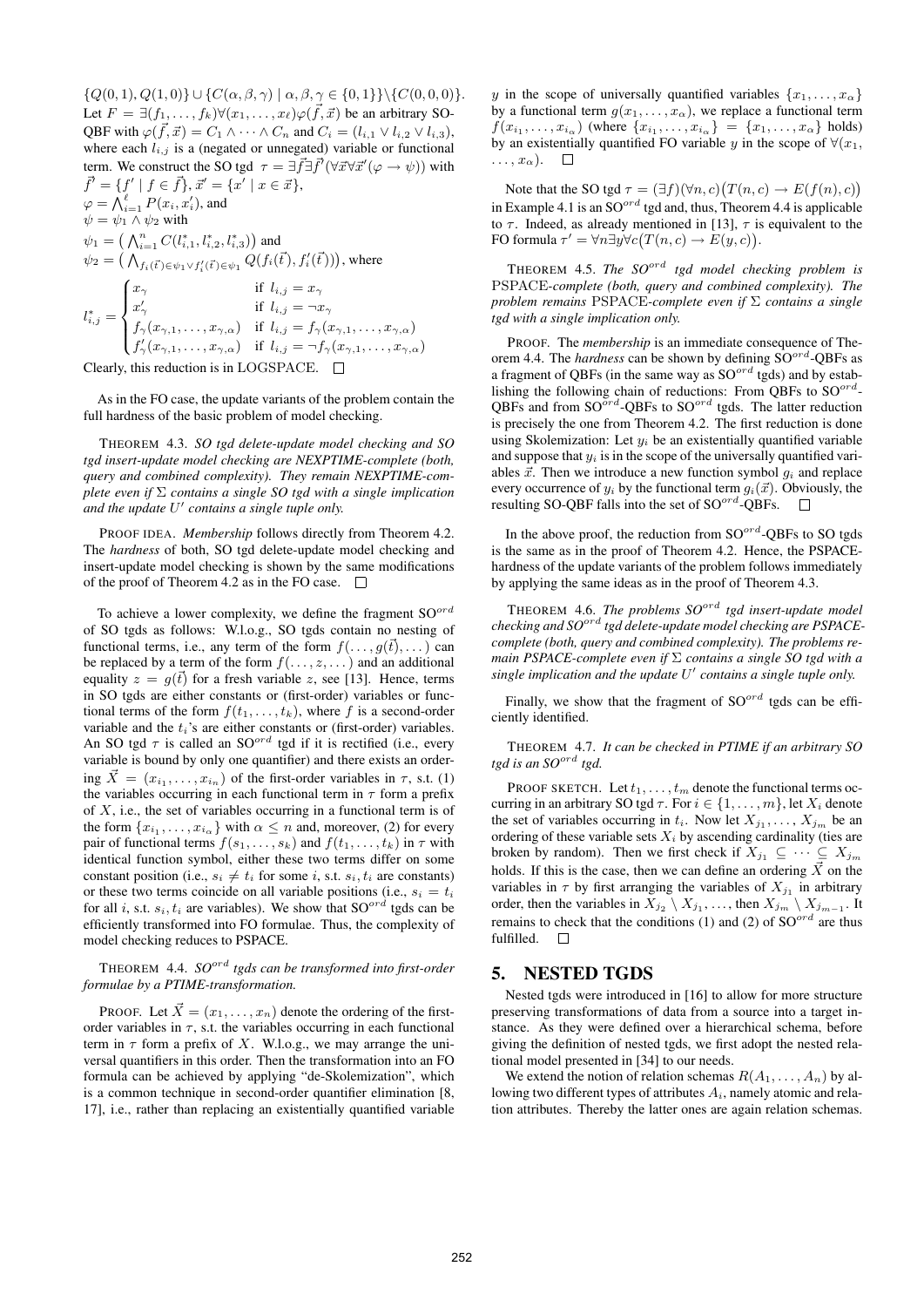An instance still consists of a set of atoms, with each atom now containing at each position either an atomic value or a set of atoms (referred to as subrelation) depending on the type of the corresponding attribute. By slight abuse of notation we simply write  $R$  to denote the relation schema  $R(A_1, \ldots, A_n)$ . We define the *nesting depth*  $\delta(R)$  of relation schema R as  $\delta(R) = 1$  if all attributes of R are atomic and  $\delta(R) = 1 + \max(\{\delta(A_i) \mid A_i \text{ is a relation attribute of }\}$  $R$ }) otherwise.

Now let  $I$  and  $J$  be two instances of relation schema  $R$ . We recursively define a *hierarchical homomorphism*  $I \rightarrow J$  as a mapping  $h: I \to J$  with the following properties: (1) Let  $\delta(R) = 1$ . Then  $h$  is a hierarchical homomorphism iff  $h$  is a homomorphism  $I \rightarrow J$ . (2) Now let  $\delta(R) > 1$ . W.l.o.g. we assume R to contain  $k + l$  attributes, where the first  $k > 0$  attributes of R have atomic type and the last  $l > 1$  attributes are relation attributes. Then h is a hierarchical homomorphism iff for every atom  $t =$  $R(t_1,\ldots,t_{k+l}) \in I$  there exists an atom  $t' = R(t'_1,\ldots,t'_{k+l}) \in$ *J* s.t.  $h(t_1) = t'_1, ..., h(t_k) = t'_k$  and, for every  $j \in \{1, ..., l\}$ ,  $h: t_{k+j} \rightarrow t'_{k+j}$  is a hierarchical homomorphism.

A *nested tgd* is a logical formula  $\exists \vec{F}(\chi_{1,1})$  where  $\chi_{1,1}$  is defined over the hierarchical relational model inductively as

 $\chi_{1,1} = \forall \vec{x}_1(\varphi_1(\vec{x}_1) \rightarrow \exists \vec{y}_1(\psi_1(\vec{x}_1, \vec{y}_1) \wedge \chi_{2,1} \wedge \cdots \wedge \chi_{2,m_2})),$ s.t. for every i and j,  $\chi_{i,j}$  is defined as  $\chi_{i,j} = \forall \vec{x}_i(\varphi_i(\vec{x}_1, \dots, \vec{x}_i) \rightarrow$  $\exists \vec{y}_i(\psi_i(\vec{x}_1,\ldots,\vec{x}_i,\vec{y}_1,\ldots,\vec{y}_i) \wedge \chi_{i+1,1} \wedge \cdots \wedge \chi_{i+1,m_{i+1}})).$ 

Thereby, every  $\varphi_i$  is a conjunction of source atoms, while  $\psi_i$  is a conjunction of target atoms; variables in  $\vec{x}_i$  and  $\vec{y}_i$  can be of atomic type (atomic variables) or relational type (relation variables), and all variables from  $\vec{x}_i$  (resp.  $\vec{y}_i$ ) must occur in  $\varphi_i$  (resp.  $\psi_i$ ). A source atom is an atom whose leading symbol is either a relation symbol from the source schema or a relation variable that was bound in some source atom. Thereby a relation variable is bound if it occurs in the arguments of an atom with either a predicate symbol or a bound relation variable as leading symbol. Target atoms are defined analogously. Hence relation variables cannot only occur in the arguments of an atom, but can also be used as leading symbol of an atom. Note that it follows from the above definition, that relation variables can only occur in nested tgds over schemas with nesting depth greater than 1.  $\vec{F}$  is a set of function variables which are used to map combinations of atomic values to relations. Nested tgds allow terms built with these function variables (using only universally quantified atomic variables as arguments) to be used in any place where an existential relation variable may stand. Therefore nested tgds over schemas of nesting depth 1 cannot contain any second-order term. We refer to  $\chi_{i,j}$  as a *submapping* at level *i*. By slight abuse of notation, we reuse the same symbols  $(\vec{x}_i, \vec{y}_i, \chi_{i,j})$ in different submappings at the same level, although they can take different values in every such submapping. Similar to SO tgds, a nested tgd  $\exists \vec{F}(\chi)$  is satisfied if for some set  $\vec{F}^0$  of concrete functions  $\langle I, J \rangle \models \chi[\vec{F} \rightarrow \vec{F}^0]$  holds (under the above definition of a hierarchical homomorphism).

The following example demonstrates the previous definitions. Thereby we first use the imperative syntax from [16], and then rephrase the schemas and tgds in a more logic-style notation.

EXAMPLE 5.1 ([16]). *Consider two relation schemas* Proj *and* Dept*, where* Proj *is a source relation schema and* Dept *a target relation schema. Suppose that they are defined as follows:* Proj : *set of* [dN, pN, Emps : *set of*[eN]] *and*

 $Depth:$  set of  $[dN, Emps_t: setof [eN, Proj_t: set of [pN]]],$ 

*where* d *stands for "department",* e *for "employee",* p *for "project", and* N *for "name". In a logic-style notation, the above re-* *lation schemas can be written as* Proj(dN, pN, Emps(eN)) *and*  $Depth(dN, Emps<sub>t</sub>(eN, Proj<sub>t</sub>(pN))).$ 

*Intuitively, in the source schema, employees are grouped by projects and departments. In the target schema, the information is first grouped by departments and then by employees. Consider the following nested tgd* τ *over the above schemas:*

for p in Proj 
$$
\Rightarrow
$$
 exists d' in Dept  
\nwhere d'.dN = p.dN  $\wedge$  d'.Emps<sub>t</sub> = E[p.dN]  $\wedge$   
\n(for e in p. Emps  $\Rightarrow$  exists e' in d'. Emps<sub>t</sub>, p' in e'.Proj<sub>t</sub>  
\nwhere p'.pN = p.pN  $\wedge$  e'.eN = e.eN  $\wedge$   
\ne'.Proj<sub>t</sub> = P[p.dN, e.eN]),

*where E* and *P* are functions returning sets, and  $E[x]$  and  $P[x]$ *denote the function value for argument* x*. In the logic-style notation, the same mapping can be written as*

$$
\exists E, P \left( (\forall d, p, E_s)(Proj(d, p, E_s) \rightarrow (Depth(d, E[d]) \land ((\forall e)(E_s(e) \rightarrow (E[d](e, P[d, e]) \land P[d, e](p)))) \right))
$$

*Now let the instances I and J be defined as*  $I = \{Proj('d1','p1',')\}$  ${Emps('e1')}, Proj('d1','p2', {Emps('e1')})$  and  $J = \{Def('di', \{Emps_t('el', \{Proj_t('pl'), Proj_t('p2')\})\})\}.$ *Then*  $\langle I, J \rangle \models \tau$  *clearly holds.* 

*Note that the use of the functions* E *and* P *requires both projects to be contained in the same subrelation in the target instance, while e.g. for*  $J' = \{Depth('d1', \{Emps_t('e1', \{Proj_t('p1')\})\}),$  Dept  $('d1', \{Emps_t('e1', \{Proj_t('p2')\})})$ *}, we have*  $\langle I, J' \rangle \not\models \tau$ *. In other words, the set functions allow us to express grouping.*

As can be seen from the example, the functions allowed in nested tgds can be used to restructure the source data by expressing grouping conditions. Moreover, every existential relation variable can be replaced by a default Skolem function, that is by introducing a new function symbol and by replacing every occurrence of the variable by a functional term, built from the new function symbol and taking as arguments all universally quantified variables the replaced relation variable was in the scope of. If the resulting tgd contains only such default Skolem functions, this process and the resulting tgd are called *default Skolemization* in [16].

Nested tgds have also been considered in [36], but there no hierarchical schema was assumed, but only relations of depth 1. When applying the above definition (that captures the definition in [16]) to schemas of nesting depth 1 only, we arrive at the definition presented in [36], except that in the latter every  $\psi_i$  is allowed to be missing (i.e. to consist of no atoms). However, this is a purely technical issue and has no impact on the complexity as we will see below. In contrast, the restriction of schemas to nesting depth 1 (in connection with disallowing the use of second-order functions) clearly does make a big difference. We show below that this restriction significantly decreases the complexity of model checking.

Towards the complexity of nested tgd model checking, we first observe that applying standard techniques for encoding object relational databases as purely relational ones allows us to replace set functions by atomic functions and to avoid nested relations. To this end we recursively introduce for every relation attribute with schema  $R(A_1, \ldots, A_n)$  a new top level relation schema  $R(id, A_1, A_2)$  $\ldots$ ,  $A_n$ ). For every subrelation we create a unique identifier, replace the subrelation by this identifier and move the content of the subrelation into the corresponding new top level relation, where R.id contains the identifier of the original subrelation. To transform nested tgds, we additionally replace all set functions by atomic functions determining the unique identifier values, and relation variables are replaced by atomic variables for the corresponding identifiers. We denote the result of this operation as  $flattened(X)$ , where  $X$  is a hierarchical schema, an instance, or a (nested) tgd.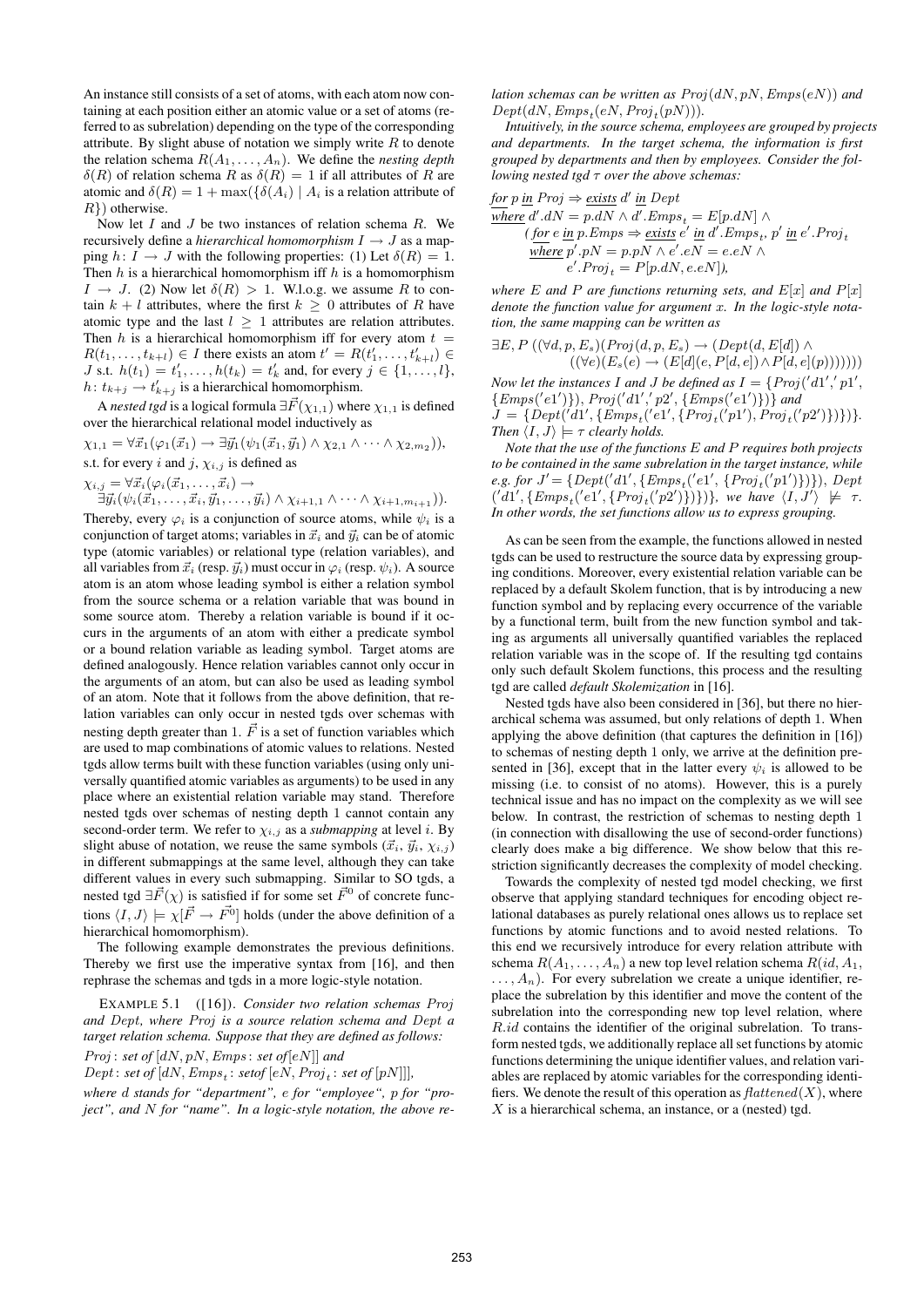EXAMPLE 5.2. *Recall the schemas, tgd, and instances from Example 5.1. The flattened correspondence of the target schema is*  $\{Depth(dN,eid), Emps<sub>t</sub>(eid, eN, pid), Proj<sub>t</sub>(pid, pN)\}.$ 

*The flattened tgd is*

 $\exists f_e, f_p \left( (\forall d, p, ed)(Proj(d, p, ed) \rightarrow (Depth(d, f_e(d)) \wedge$  $((\forall e)(Emps(eid, e) \rightarrow (Emps_t(f_e(d), e, f_p(d, e)) \land$  $Proj_t(f_p(d, e), p))))$ .

The flattened target instance is  $\{Depth('d1',eid1),$   $Emps_t(eid1,$  $\left( \left[ P_{i}(pid1),\left[ Proj_{t}(pid1,'p1'),\left[ Proj_{t}(pid1,'p2')\right] \right] \right)$ 

It can be verified that  $\langle I, J \rangle \models \tau$  iff  $\langle \text{flattened}(I), \text{flattened}(J) \rangle$  $\models$  flattened( $\tau$ ), and, obviously, flattened(X) can be computed efficiently. The flattening will be useful to prove the membership part of the following complexity result:

THEOREM 5.1. *The nested tgd model checking problem over a hierarchical schema is NEXPTIME-complete (both, query and combined complexity). The problem remains NEXPTIME-complete even if* Σ *contains only a single nested tgd.*

PROOF IDEA. It was already noticed in [16] that over purely relational schemas, every nested tgd can be transformed into an equivalent SO tgd. Hence, we can transform nested tgds by first applying the flattening and then transforming the flattened tgds into a corresponding SO tgd. Hence, the NEXPTIME-membership of nested tgds follows immediately from the NEXPTIME-membership of SO tgds (see Theorem 4.2).

The *hardness* is shown by reduction from SO-QBFs. The idea is the same as in the reduction from SO-QBFs to SO tgds, except that we have to express function variables in the SO-QBF by functions over subrelations, as nested tgds do not support functions over atomic values.  $\Box$ 

Analogously to FO tgds and SO tgds, also for nested tgds, the update variants have the full complexity of model checking:

THEOREM 5.2. *Nested tgd insert-update model checking and nested tgd delete-update model checking are NEXPTIME-complete. They remain NEXPTIME-complete even if* Σ *contains a single nested tgd and* U *contains a single atom only.*

PROOF IDEA. *Membership* follows directly from Theorem 4.2, while the *hardness* proof of the two update variants is based on ideas similar to the FO and SO case.

Analogously to SO tgds, we want to identify a fragment of nested tgds, based on the structure of the functional terms, for which model checking has a lower complexity. W.l.o.g. we assume a nested tgd  $\tau$  to be flattened. However, unlike for SO tgds, we cannot define the fragment of nested<sup>ord</sup> tgds immediately on  $flattened(\tau)$ , as it may still contain existential variables, because of which we are not allowed to arbitrarily change the order of the universally quantified variables. Therefore we first have to replace every existentially quantified variable by a new Skolem function. Then, analogously to  $SO^{ord}$ , we define the nested<sup>ord</sup> tgds as those nested tgds where there exists an ordering  $\vec{X}$  on the universally quantified variables of  $\tau$ , such that after flattening and Skolemization, (1) the variables occurring in each functional term form a prefix of  $\vec{X}$  (2) for every pair of functional terms  $f(\vec{s})$  and  $f(\vec{t})$  with identical function symbol, either these two terms differ on some constant position or they coincide on all variable positions.

THEOREM 5.3. *Nested*ord *tgds can be transformed into firstorder formulae in PTIME.*

PROOF IDEA. The general idea of this transformation is, given some nested tgd  $\tau$ , first to obtain  $flattened(\tau)$ . Then, by Skolemization, all remaining existential variables are removed. Finally, basic equivalence rules of FO logic allow us to "unfold" the nesting levels, resulting in a "flat" SO tgd.  $\Box$ 

We want to stress that the fragment of nested  $^{ord}$  tgds includes the special cases of default Skolemization as mentioned in [16] and the case of nested tgds without function variables over purely relational schemas as defined in [36]. Below we show that model checking is PSPACE-complete in all these cases.

THEOREM 5.4. *The nested*ord *tgd model checking problem is PSPACE-complete (both, query and combined complexity). The problem remains PSPACE-complete if* Σ *contains a single nested*<sup>ord</sup> *tgd only, and even for the special cases of default Skolemization (as defined in [16]) and the case of nested tgds without function variables over purely relational schemas (according to [36]).*

PROOF SKETCH. *Membership* follows immediately from Theorem 5.3. Note that the fact that in the nested tgds defined in [36] the  $\psi_i$  may be empty has no effect on the membership result, as it still allows for rewriting into an FO formula.

We show the PSPACE-*hardness* for nested tgds without function variables over a purely relational schema. Obviously, this is a special case of the other two classes of nested tgds mentioned in the theorem. The proof is done by reduction from the wellknown PSPACE-complete problem QSAT and works similarly to the  $\Pi_2P$ -hardness proof for the FO tgd model checking problem. We use the same source and target schemas and instances as in the proof of Theorem 3.1. Let an arbitrary instance of QSAT be given by the QBF  $\forall \vec{x}_1 \exists \vec{y}_1 \dots \forall \vec{x}_m \exists \vec{y}_m(\varphi)$ . W.l.o.g. we assume that the innermost quantifier is "∃" and  $\varphi$  is in 3-CNF, i.e.,  $\varphi = C_1 \wedge \cdots \wedge C_n$  with  $C_i = (l_{i,1} \vee l_{i,2} \vee l_{i,3})$ ). We define the following nested tgd  $\tau$  with

$$
\tau = \forall \vec{x}_1, \vec{x}'_1 (\bigwedge_{i=1}^{|\vec{x}_1|} P(x_{1,i}, x'_{1,i}) \rightarrow
$$
  
\n
$$
(\exists \vec{y}_1, \vec{y}'_1 \ (\bigwedge_{i=1}^{|\vec{y}_1|} Q(y_{1,i}, y'_{1,i}) \ \wedge \ (\tau_2))))
$$
,  
\nwhere (for  $i \in \{2, ..., m - 1\}$ )  
\n
$$
\tau_i = \forall \vec{x}_i, \vec{x}'_i (\bigwedge_{j_i=1}^{|\vec{x}_i|} P(x_{i,j_i}, x'_{i,j_i}) \rightarrow
$$
  
\n
$$
(\exists \vec{y}_i, \vec{y}'_i (\bigwedge_{j_i=1}^{|\vec{y}_i|} [Q(y_{i,j_i}, y'_{i,j_i}) \ \wedge (\tau_{i+1})))))
$$
, and  
\n
$$
\tau_m = \forall \vec{x}_m, \vec{x}'_m (\bigwedge_{i=1}^{|\vec{x}_m|} P(x_{m,i}, x'_{m,i}) \rightarrow
$$
  
\n
$$
(\exists \vec{y}_m, \vec{y}'_m (\bigwedge_{i=1}^{|\vec{y}_m|} Q(y_{m,i}, y'_{m,i}) \ \wedge \bigwedge_{i=1}^n C(l_{i,1}^*, l_{i,2}^*, l_{i,3}^*))))
$$
.

Thereby all further definitions  $(x'_i, l^*_{i,j}, \dots)$  are as in the proof of Theorem 3.1.  $\square$ 

Again, the update variants of the problem have the full complexity of the general model checking problem.

THEOREM 5.5. *Nested*ord *tgd insert-update model checking and nested*ord *tgd delete-update model checking are PSPACE-complete (both, query and combined complexity). They remain PSPACEcomplete even if* Σ *contains a single nested*ord *tgd and* U *contains a single atom only.*

PROOF IDEA. *Membership* follows directly from Theorem 5.4. The *hardness* of the two problems is shown by adapting the proof ideas from the FO and SO cases to the reduction in the proof of Theorem 5.4.  $\Box$ 

# 6. CONCLUSION

In this paper, we have studied the complexity of the model checking problem of three kinds of tgds (FO, SO, and nested tgds). The data complexity of these problems has been known to be tractable